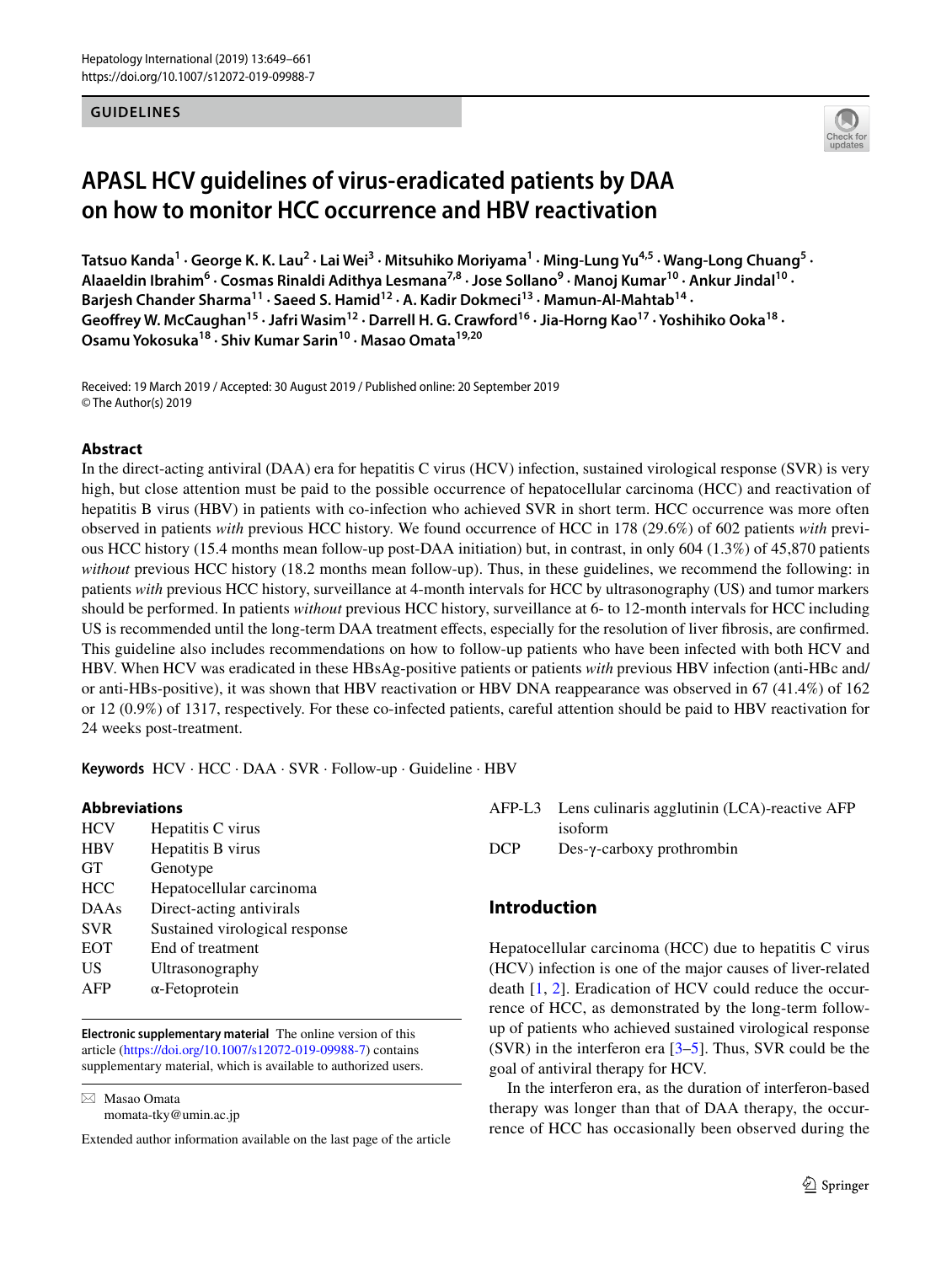

<span id="page-1-1"></span>**Fig. 1** Surveillance/monitoring algorithm for patients with hepatitis C virus and sustained virological response by direct-acting antivirals (DAAs). *HCC Hx* history of hepatocellular carcinoma, *Adv Fibrosis* advanced liver fbrosis, *US* ultrasonography, *T* Markers: α-fetoprotein (AFP), lens culinaris agglutinin (LCA)-reactive AFP isoform (AFP-L3) and/or des-γ-carboxy prothrombin (DCP)



<span id="page-1-2"></span>**Fig. 2** Surveillance/monitoring algorithm for patients co-infected with hepatitis C virus and hepatitis B virus (HBV) and treated with direct-acting antivirals (DAAs). *HCC Hx* history of hepatocellular carcinoma, *Adv Fibrosis* advanced liver fbrosis, *NUCs* nucleos(t) ides, *HBsAg* hepatitis B virus surface antigen, *anti-HBc* ant-hepatitis B virus core antibody, *HBVr* HBV reactivation and/or HBV DNA reappearance, *+ve* positive, *-ve* negative

treatment. But these cases were omitted from studies or ignored by regarding them as pre-existing, and they were therefore unrelated to the interferon treatment [\[5](#page-9-0), [6](#page-9-1)].

Now, in the age of DAAs, extremely high SVR rates, sometimes even 100%, have been reported [[7](#page-9-2)[–17](#page-9-3)]. However, there have been several reports on the unexpectedly high rate of early HCC occurrence despite the virus eradication [[18–](#page-9-4)[35](#page-9-5)]. In real-life settings, if these are actual cases, this incidence could be a shocking event to patients as well to attending physicians. This prompted us to collect data and provide a compact APASL practice guidelines.

In addition, in Asian countries, co-infections of HBV and HCV are more frequently observed. We are likely the frst to elucidate the efects of DAA on the replication of HBV by such a high SVR for HCV. Therefore, we have also proposed a compact recommendation on how to follow co-infected patients.

## **Part I**

## **Risk factors for the occurrence of HCC**

These days, most patients seen at outpatient clinics are those whose HCV has been eradicated by the use of DAAs. Although more recent clinical studies and real-world studies have reported that DAA therapy decreased the risk of both de novo HCC and recurrent HCC in both cirrhotic and noncirrhotic patients with HCV infection, several preliminary studies have dealt with the risk factors for the occurrence of HCC [[29,](#page-9-6) [32](#page-9-7), [34](#page-9-8), [35\]](#page-9-5). These studies revealed that male gender, older age, alcohol abuse, diabetes mellitus, and the existence of cirrhosis are associated with the occurrence of

<span id="page-1-0"></span>**Table 1** Risk factors and odds ratio for HCC in direct-acting antiviral (DAA) combination-treated patients [[29](#page-9-6), [32](#page-9-7), [34,](#page-9-8) [35\]](#page-9-5)

| Risk factors for HCC  | Odds ratio (95% CI), $n$ , $p$ value [Refs.]                                                                                                                                                                                                             |  |
|-----------------------|----------------------------------------------------------------------------------------------------------------------------------------------------------------------------------------------------------------------------------------------------------|--|
| Cirrhosis             | 4.73 (3.34–6.68), total $n = 19,581$ , HCC ( <i>n</i> , cirrhosis, yes/no = 139/44), < 0.0001 [29]                                                                                                                                                       |  |
| Previous HCC history  | 2.64 (0.90–7.74), total $n = 864$ , HCC (n, previous HCC history, yes/no = 24/17), 0.075 [32]                                                                                                                                                            |  |
| Male gender           | 2.63 (0.65–10), total $n = 19,581$ , HCC (n, male, yes/no = 181/2), 0.17 [29]<br>2.09 (0.73–5.98), total $n = 864$ , HCC (n, male, yes/no = 26/15), 0.167 [32]<br>1.49 (0.91–2.44), total $n = 2249$ , HCC ( <i>n</i> , male, yes/no = 55/23), 0.11 [35] |  |
| Alcohol abuse         | 1.56 (1.11–2.18), total $n = 19,581$ , HCC ( <i>n</i> , alcohol, yes/no = 124/59), 0.01 [29]                                                                                                                                                             |  |
| Older age             | 1.30 (0.96–1.76), total $n = 19,581$ , HCC ( $n > 65$ , yes/no = 71/112), 0.08 [29]                                                                                                                                                                      |  |
| Diabetes mellitus     | 1.28 (0.92–1.78), total $n = 19,581$ , HCC ( <i>n</i> , diabetes, yes/no = 96/87), 0.13 [29]                                                                                                                                                             |  |
| Drug use              | 1.27 (0.91–1.75), total $n = 19,581$ , HCC ( <i>n</i> , drug, yes/no = 91/92), 0.15 [29]                                                                                                                                                                 |  |
| <b>Bilirubin</b>      | 1.25 (0.97–1.62), total $n = 2249$ , HCC ( $n = 78$ ), 0.08 [35]                                                                                                                                                                                         |  |
| Low albumin           | 1.92 (1.16–3.22), total $n = 2249$ , HCC ( $n = 78$ ), 0.010 [35]                                                                                                                                                                                        |  |
| EOT-AFP $(=>9$ ng/mL) | 1.19 (1.07–1.34), total $n = 1523$ , HCC ( $n = 20$ ), 0.0027 [34]                                                                                                                                                                                       |  |
| Low platelet count    | 1.01 (1.01–1.02), total $n = 2249$ , HCC ( $n = 78$ ), 0.011 [35]                                                                                                                                                                                        |  |

*AFP* α-fetoprotein, *EOT* end of treatment, *n* number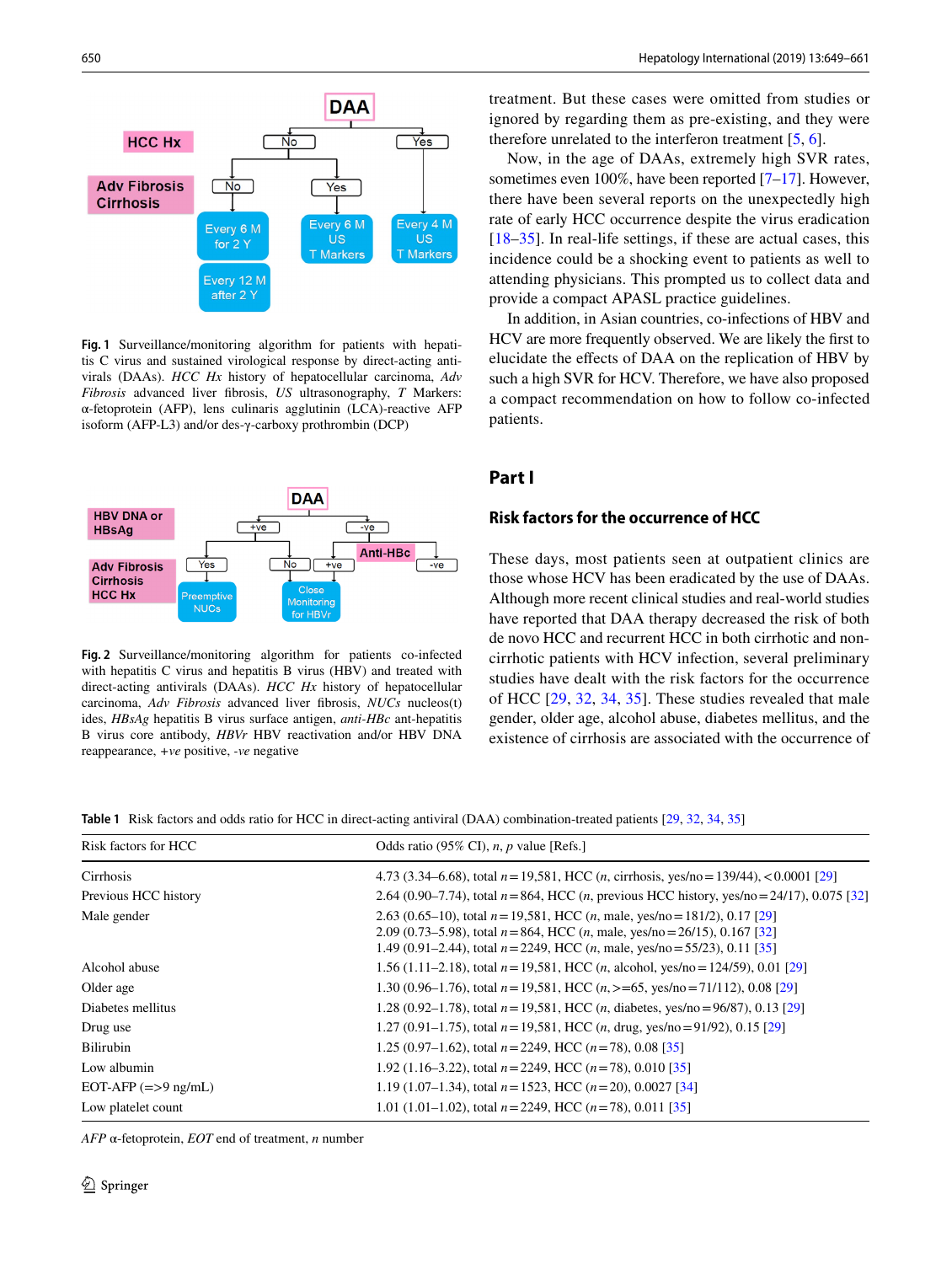HCC (Table [1\)](#page-1-0) [\[29](#page-9-6), [32,](#page-9-7) [34,](#page-9-8) [35\]](#page-9-5). Most of these studies were conducted 1–2 years after DAA treatment [\[11](#page-9-9), [33](#page-9-10)]. Similar factors were also shown to be associated with increased HCC risk during the interferon era [\[36](#page-10-0), [37](#page-10-1)].

However, in addition to the abovementioned parameters, there is some dispute regarding the diference in occurrence of HCC between patients *with* and *without* previous HCC history [[19–](#page-9-11)[21](#page-9-12), [38\]](#page-10-2). Thus, we conducted a literature search, investigating the occurrence of HCC in DAA-treated patients *with* and *without* previous HCC history (Table [2\)](#page-2-0) [\[18–](#page-9-4)[35](#page-9-5)]. A summary of the collected data is described in the following sections.

#### **Occurrence of HCC in patients** *without* **previous HCC history**

The occurrence of HCC after SVR in patients *without* previous HCC history was reported in ten studies (Table [3\)](#page-3-0). In those 10 studies, the total number of SVR patients ranged from 54 to 19,909 patients (mean: 4587 patients). The mean follow-up period of those studies was 18.2 months (range 9–36 months) post-DAA initiation. The overall occurrence rate of HCC after SVR in 45,870 patients *without* previous HCC history was 604 (1.3%) (range 0.9–7.4%) (Table [3](#page-3-0)) [[21,](#page-9-12) [23](#page-9-13), [26](#page-9-14), [28–](#page-9-15)[30,](#page-9-16) [32](#page-9-7)[–35](#page-9-5)]. Thus, the annual occurrence rate of SVR patients by DAA *without* previous HCC history is no different from that of the interferon era [\[3–](#page-8-2)[5,](#page-9-0) [39–](#page-10-3)[41\]](#page-10-4).

Therefore, the same guidelines and recommendations as were present in the time of interferon may apply to patients treated by DAAs, if there is no previous experience of HCC. Of course, regular follow-ups are necessary, according to the routinely set rules of the interferon era, especially among HCV patients with advanced liver fibrosis or cirrhosis (Table [3\)](#page-3-0) [[42,](#page-10-5) [43\]](#page-10-6).

## **Occurrence of HCC in patients** *with* **previous HCC history**

The occurrence of HCC after DAA treatment and SVR in patients *with* previous HCC history was reported in six studies (Table [4\)](#page-3-1) [\[21,](#page-9-12) [24](#page-9-17), [25,](#page-9-18) [28,](#page-9-15) [32](#page-9-7), [34](#page-9-8)]. The total number of SVR patients ranged from 53 to 155 patients (mean: 100 patients). The mean follow-up period of these studies was 15.4 months (range 9–28 months) post-DAA initiation. The overall occurrence rate of HCC after DAA treatment and SVR in patients *with* previous HCC history was 29.6% (178/602) (range 17.1–71.6%) (Table [4\)](#page-3-1) [[21](#page-9-12), [24](#page-9-17), [25,](#page-9-18) [28,](#page-9-15) [32,](#page-9-7) [34](#page-9-8)].

The very high incidence of HCC occurrence during and right after DAA treatment suggests that very careful

<span id="page-2-0"></span>**Table 2** Occurrence of hepatocellular carcinoma (HCC) in patients with direct-acting antiviral (DAA) treatment and sustained virological response (SVR) [[18](#page-9-4)–[35](#page-9-5)]

| Authors (year) [references]  | Total SVR patients<br>(n) | Observation periods (mean months)<br>post-DAA initiation) | Patients with HCC occur-<br>rence $[n \left( % \right)]$ | Annual incidence<br>of HCC $(\%$ /year) |
|------------------------------|---------------------------|-----------------------------------------------------------|----------------------------------------------------------|-----------------------------------------|
| Minami et al. (2016) [18]    | 22                        | 5.8                                                       | 4(18)                                                    | 37.2                                    |
| Reig et al. (2016) [19]      | 58                        | 5.7                                                       | 16(27.6)                                                 | 58.1                                    |
| Torres et al. (2016) [20]    | 84                        | 12                                                        | 0(0)                                                     | $\mathbf{0}$                            |
| Conti et al. (2016) [21]     | 403                       | 9                                                         | 26(6.5)                                                  | 8.7                                     |
| Kolly et al. (2017) [22]     | 47                        | 12                                                        | 27(57.4)                                                 | 57.4                                    |
| Cardoso et al. (2017) [23]   | 54                        | 18                                                        | 4(7.4)                                                   | 4.9                                     |
| Calleja et al. (2017) [24]   | 70                        | 12                                                        | 21(30)                                                   | 30                                      |
| Ikeda et al. (2017) [25]     | 155                       | 12                                                        | 47 (30.2)                                                | 30.2                                    |
| Mettke et al. (2017) [26]    | 158                       | 17.5                                                      | 6(3.8)                                                   | 2.61                                    |
| Nakao et al. (2017) [27]     | 242                       | 6                                                         | 6(2.5)                                                   | 5.0                                     |
| Nagata et al. (2017) [28]    | 729                       | 24.6                                                      | 29(4.0)                                                  | 1.95                                    |
| Kanwal et al. (2017) [29]    | 19,518                    | 15.8                                                      | 183(0.9)                                                 | 0.68                                    |
| Ioannou et al. (2017) [30]   | 19,909                    | 18                                                        | 280(1.4)                                                 | 0.93                                    |
| Cabibbo et al. (2018) [31]   | 143                       | 12                                                        | 24(16.8)                                                 | 16.8                                    |
| Ooka et al. (2018) [32]      | 864                       | 15                                                        | 41(4.7)                                                  | 3.76                                    |
| Reddy et al. (2018) [33]     | 893                       | 36                                                        | 16(1.8)                                                  | 0.60                                    |
| Ogawa et al. (2018) [34]     | 1675                      | 17                                                        | 46(2.7)                                                  | 1.91                                    |
| Calvaruso et al. (2018) [35] | 2140                      | 14                                                        | 64(3.0)                                                  | 2.57                                    |
| <b>Total</b>                 | 47,164                    | $14.6(5.7-36)$                                            | 840 (1.8)                                                | $14.6(0-58.1)$                          |

*n* number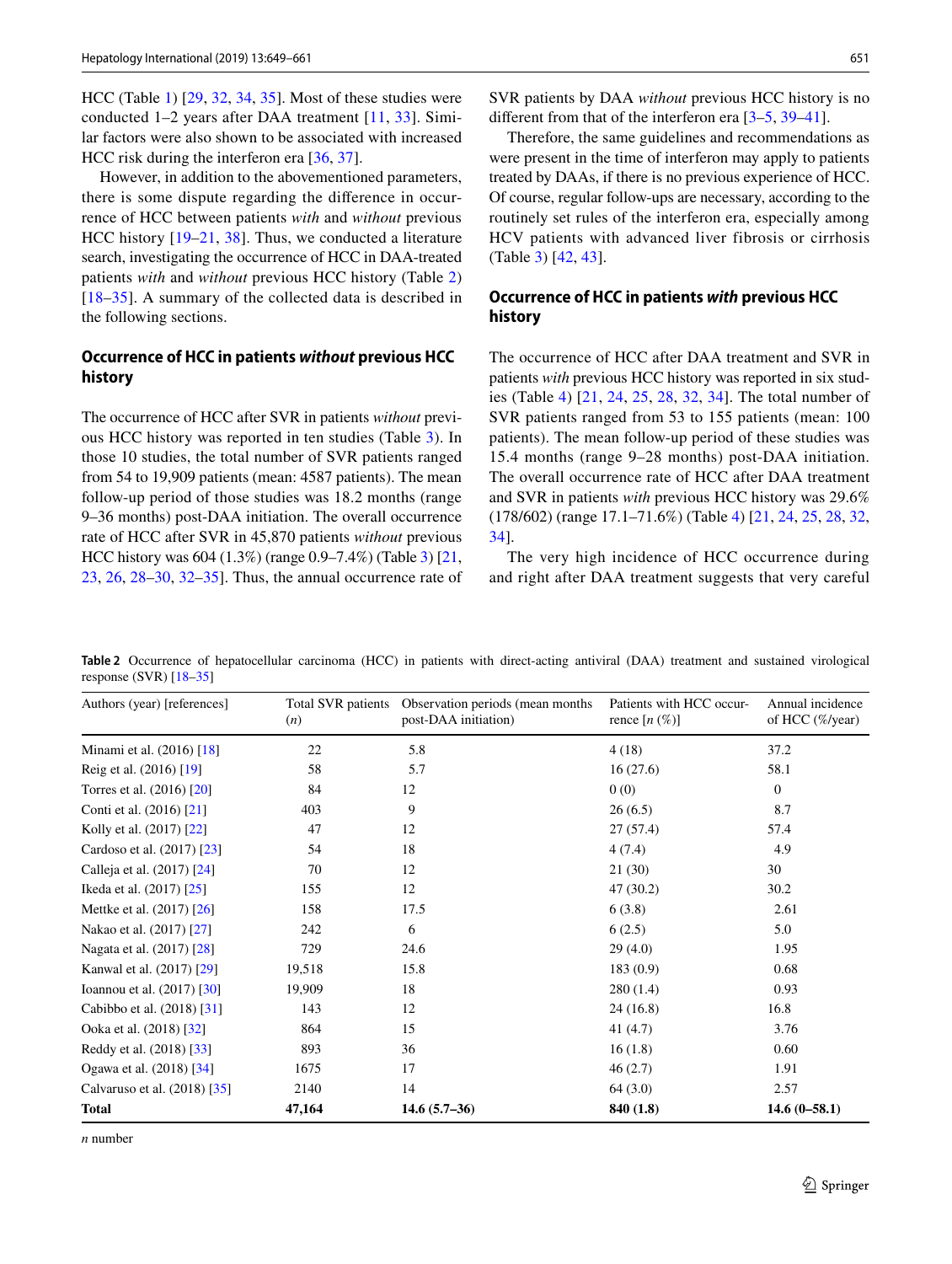| Authors (year) [references]  | Total SVR patients<br>(n) | Observation periods (months)<br>post-DAA initiation) | Patients with HCC occur-<br>rence $[n \ (\%)]$ | Annual incidence<br>of HCC $(\%$ /year) |
|------------------------------|---------------------------|------------------------------------------------------|------------------------------------------------|-----------------------------------------|
| Conti et al. (2016) [21]     | 254                       | 9                                                    | 7(2.7)                                         | 3.60                                    |
| Cardoso et al. (2017) [23]   | 54                        | 18                                                   | 4(7.4)                                         | 4.93                                    |
| Mettke et al. (2017) [26]    | 158                       | 17.5                                                 | 6(3.8)                                         | 2.61                                    |
| Nagata et al. (2017) [28]    | 652                       | 21.6                                                 | 7(1.1)                                         | 0.61                                    |
| Kanwal et al. (2017) [29]    | 19,518                    | 15.8                                                 | 183(0.9)                                       | 0.68                                    |
| Ioannou et al. (2017) [30]   | 19.909                    | 18                                                   | 280(1.4)                                       | 0.93                                    |
| Ooka et al. (2018) [32]      | 769                       | 15                                                   | 17(2.2)                                        | 1.76                                    |
| Reddy et al. (2018) [33]     | 893                       | 36                                                   | 16(1.8)                                        | 0.60                                    |
| Ogawa et al. (2018) [34]     | 1523                      | 17                                                   | 20(1.3)                                        | 0.92                                    |
| Calvaruso et al. (2018) [35] | 2140                      | 14                                                   | 64(3.0)                                        | 2.57                                    |
| <b>Total</b>                 | 45,870                    | $18.2(9-36)$                                         | 604(1.3)                                       | $1.92(0.60-4.93)$                       |

<span id="page-3-0"></span>**Table 3** Occurrence of hepatocellular carcinoma (HCC) after direct-acting antiviral (DAA) treatment and sustained virological response (SVR) in patients *without* previous HCC history [\[21,](#page-9-12) [23,](#page-9-13) [26](#page-9-14), [28](#page-9-15)[–30,](#page-9-16) [32–](#page-9-7)[35](#page-9-5)]

*n* number

<span id="page-3-1"></span>**Table 4** Occurrence of hepatocellular carcinoma (HCC) after direct-acting antiviral (DAA) treatment and sustained virological response (SVR) in patients *with* previous HCC history [[21](#page-9-12), [24,](#page-9-17) [25,](#page-9-18) [28](#page-9-15), [32](#page-9-7), [34\]](#page-9-8)

| Authors (year) [references] | Total SVR patients<br>(n) | Observation periods (months)<br>post-DAA initiation) | Patients with HCC occur-<br>rence $[n \left( % \right)]$ | Annual incidence<br>of HCC $(\%$ /year) |
|-----------------------------|---------------------------|------------------------------------------------------|----------------------------------------------------------|-----------------------------------------|
| Conti et al. (2016) [21]    | 53                        | 9                                                    | 38 (71.6)                                                | 95.5                                    |
| Calleja et al. (2017) [24]  | 70                        | 12                                                   | 21(30)                                                   | 30.0                                    |
| Nagata et al. (2017) [28]   | 77                        | 27.6                                                 | 22(28.6)                                                 | 12.4                                    |
| Ikeda et al. (2017) [25]    | 155                       | 12                                                   | 47(30.3)                                                 | 30.3                                    |
| Ooka et al. (2018) [32]     | 95                        | 15                                                   | 24(25.3)                                                 | 20.2                                    |
| Ogawa et al. (2018) [34]    | 152                       | 17                                                   | 26(17.1)                                                 | 12.1                                    |
| Total                       | 602                       | $15.4(9 - 27.6)$                                     | 178(29.6)                                                | $33.4(12.1 - 95.5)$                     |

*n* number

attention should be paid to the possible occurrence of HCC in patients *with* previous HCC history.

## **Discussion**

## **Risk of HCC occurrence among patients post‑DAA treatment**

In the interferon era, male gender, older age, and the existence of cirrhosis and other factors were shown to be associated with risk factors of HCC occurrence [[42,](#page-10-5) [44,](#page-10-7) [45\]](#page-10-8). Also in the age of DAAs, similar factors are shown to be associated with this risk. In other words, the existence of cirrhosis, no SVR, male gender, alcohol abuse, older age, and diabetes mellitus are risk factors for HCC occurrence (Table [1](#page-1-0)) [[29,](#page-9-6) [32](#page-9-7), [34](#page-9-8), [35](#page-9-5)]. Surveillance is recommended for SVR patients with any histologic stage of HCV with comorbidities, such as alcohol abuse and diabetes mellitus [\[1\]](#page-8-0).

Of note, most importantly, the current survey revealed that the existence of previous HCC history is an independent, very high-risk factor for HCC occurrence post-DAA treatment.

In the interferon era, because the treatment duration was longer than that of DAA, several studies seemed to exclude HCC occurrence during and right after interferon treatment when analyzing their data. In fact, during the interferon era, many patients with HCC or cirrhosis could not receive interferon treatment. To some extent, this might explain the lower occurrence of HCC during or right after antiviral treatment.

It has been reported that several mechanisms may exist during and after DAA treatment, such as rapid immunological changes, that could lead to HCC occurrence  $[46-50]$  $[46-50]$  $[46-50]$ . Changes in cytokines and chemokines have been observed in HCC occurrence post-DAA treatment and it is possible that they may have afected tumor immunity [\[46](#page-10-9)–[50\]](#page-10-10).

DAA treatment increased the serum vascular endothelial growth factor (VEGF) level which is signifcantly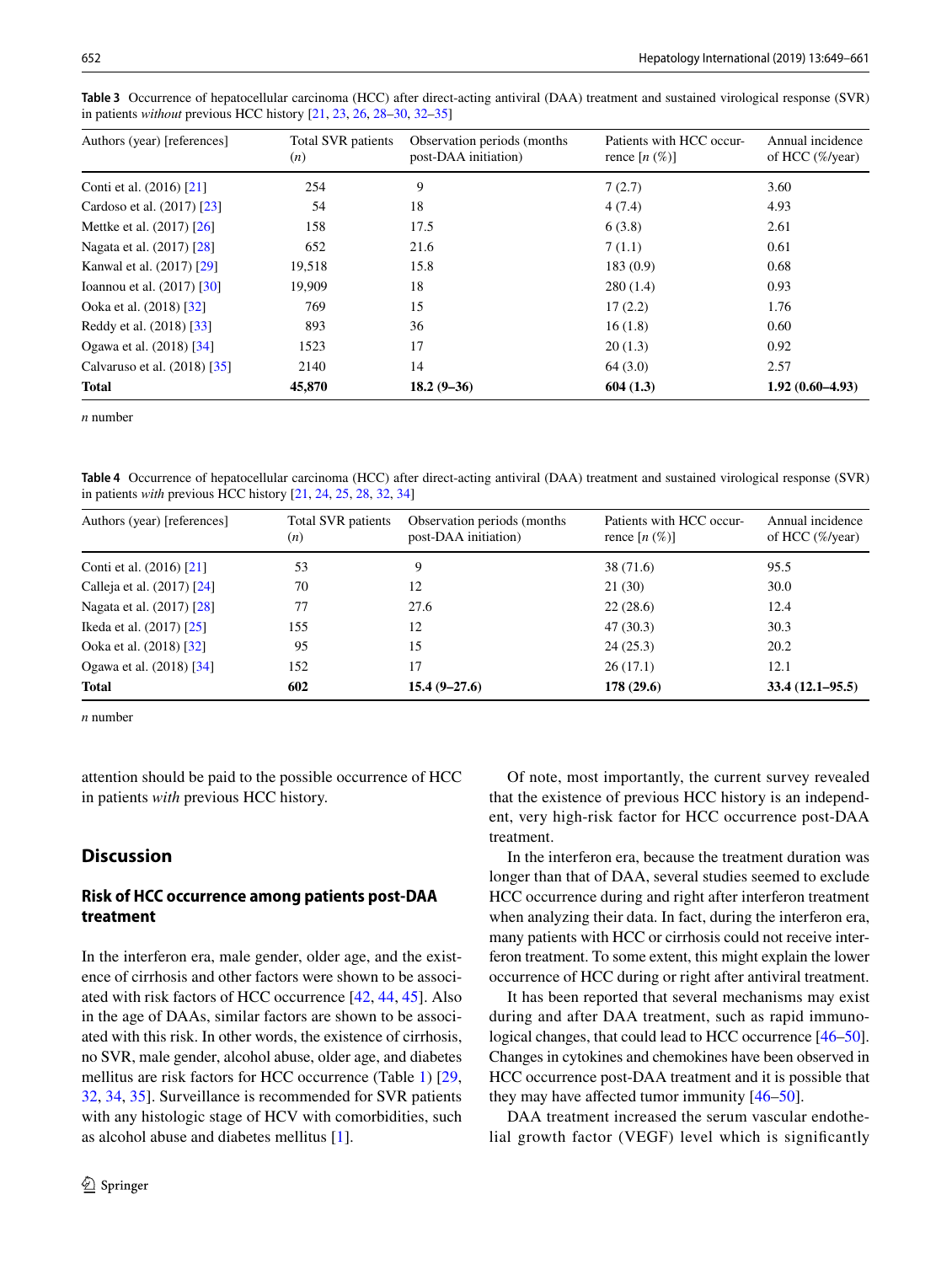related to the serum angiopoietin-2 level. These are risk factors for HCC occurrence post-DAA treatment [\[51,](#page-10-11) [52](#page-10-12)]. Rapid immunological changes, including in NKG2D systems, are also observed during and after DAA treatment [[53,](#page-10-13) [54\]](#page-10-14).

With such drastic "environmental changes" occurring in the liver due to the very powerful DAAs, pre-existing "occult neoplastic" or "dysplastic" cells may develop into classical tumors in a short time period. Ooka et al. reported that "dysplastic" nodules detected by ultrasonography (US) might turn into hyper-vascular "classical" HCC by rapid decrease of the immune surveillance system with rapid elimination of HCV [[32](#page-9-7), [46](#page-10-9), [55\]](#page-10-15). Studies have proposed that the presence of "dysplastic" nodules by US has a much higher odds ratio (26 times) than previous HCC history [\[32](#page-9-7), [56](#page-10-16)].

In fact, approximately 50% of HCC occurrence and recurrence cases are observed during and 1–2 years after DAA treatment  $[21, 33]$  $[21, 33]$  $[21, 33]$  $[21, 33]$  $[21, 33]$ . Although it is well known that patients with mild/no fbrosis and SVR have a lower risk of developing HCC, population-based studies were diferent from clinical practice guidelines. So, we recommend that, for patients with SVR and risk factors of HCC, surveillance for HCC should be conducted at shorter intervals, and especially within 2 years post-DAA treatment.

How to follow these patients? Among imaging modalities (US, CT, and MRI), US might be the most cost-efective and easily available modality.

The prognosis of HCC depends on earlier-stage detection and earlier treatment [[1](#page-8-0)]. In addition to US, measurement of tumor markers may play a more important role in HCC screening. Among tumor markers for the diagnosis of HCC, measurement of AFP has been performed for decades [[57,](#page-10-17) [58](#page-10-18)], although with some dispute regarding its signifcance. However, there have been numerous studies regarding multiple tests including lens culinaris agglutinin (LCA)-reactive AFP isoform (AFP-L3), which can diferentiate an increase in AFP due to HCC from that in patients with benign liver disease. In addition, des-γ-carboxy prothrombin (DCP) is a very powerful measure for detecting early and small tumors [[59–](#page-10-19)[65](#page-10-20)]. These studies are mostly from Japan, and these two tests, AFP-L3 and DCP, could not be validated as they have not been available in many countries. However, AFP, AFP-L3, and DCP tests have now become increasingly available in many Asian countries. Thus, we recommended the measurements of these markers.

Once a blood test result is abnormal, further imaging modalities [gadolinium ethoxybenzyl diethylenetriamine pentaacetic acid (Gd-EOB-DTPA)-enhanced MRI and/or dynamic CT] should be performed for the potential diagnosis of HCC occurrence [[1,](#page-8-0) [32\]](#page-9-7).

Thus, in patients *with* previous HCC history, surveillance of shorter 4-month intervals for HCC, including US with AFP, AFP-L3, and/or DCP, should be performed [\[1](#page-8-0)].

After successful eradication of HCV, regular follow-up of HCC, esophageal varices, and other complications of advanced liver fbrosis will be necessary if they existed at pre-treatment [\[66–](#page-10-21)[68\]](#page-11-0).

## **#1 Consensus statements and recommendations on follow‑up of DAA‑treated virus‑eradicated HCV‑infected patients**

- 1. In patients *without* advanced liver fbrosis, or cirrhosis and *without* previous HCC history
	- (1) Before, during, and approximately 2 years after the end of treatment (EOT) with DAA, surveillance at 6-month intervals for HCC, including ultrasonography (US) with or without tumor markers, should be performed (*C*-*2*).
	- (2) After 2 years, surveillance at 12-month intervals for HCC, including US with or without AFP, could be performed (*C*-*2*).
- 2. In patients with advanced liver fbrosis or cirrhosis and *without* previous HCC history

 Surveillance at 6-month intervals for HCC, including by US with AFP, lens culinaris agglutinin (LCA) reactive AFP isoform (AFP-L3) and/or des-γ-carboxy prothrombin (DCP) should be performed (*A*-*1*).

3. In patients *with* previous HCC history

 Surveillance at 4-month intervals for HCC, including by US with AFP, AFP-L3 and/or DCP, should be performed. In these cases, contrast-enhanced US (CEUS), dynamic CT, dynamic MRI or gadolinium ethoxybenzyl diethylenetriamine pentaacetic acid (Gd-EOB-DTPA) enhanced MRI could be added (*A*-*2*).

- 4. SVR patients with alcohol abuse and/or diabetes mellitus should undergo surveillance for HCC regularly (*A*-*1*).
- 5. In patients *with* advanced liver fbrosis or cirrhosis, screening for esophageal and gastric varices by endoscopy should be performed especially if present at pretreatment (*A*-*1*).

Grading of evidence and recommendations are shown in Supplementary Table 1.

# **Part II**

## **HBV reactivation in patients with HCV and HBV co‑infection**

HBV infection is one of the major health problems in the world, with the highest rates being in Africa and the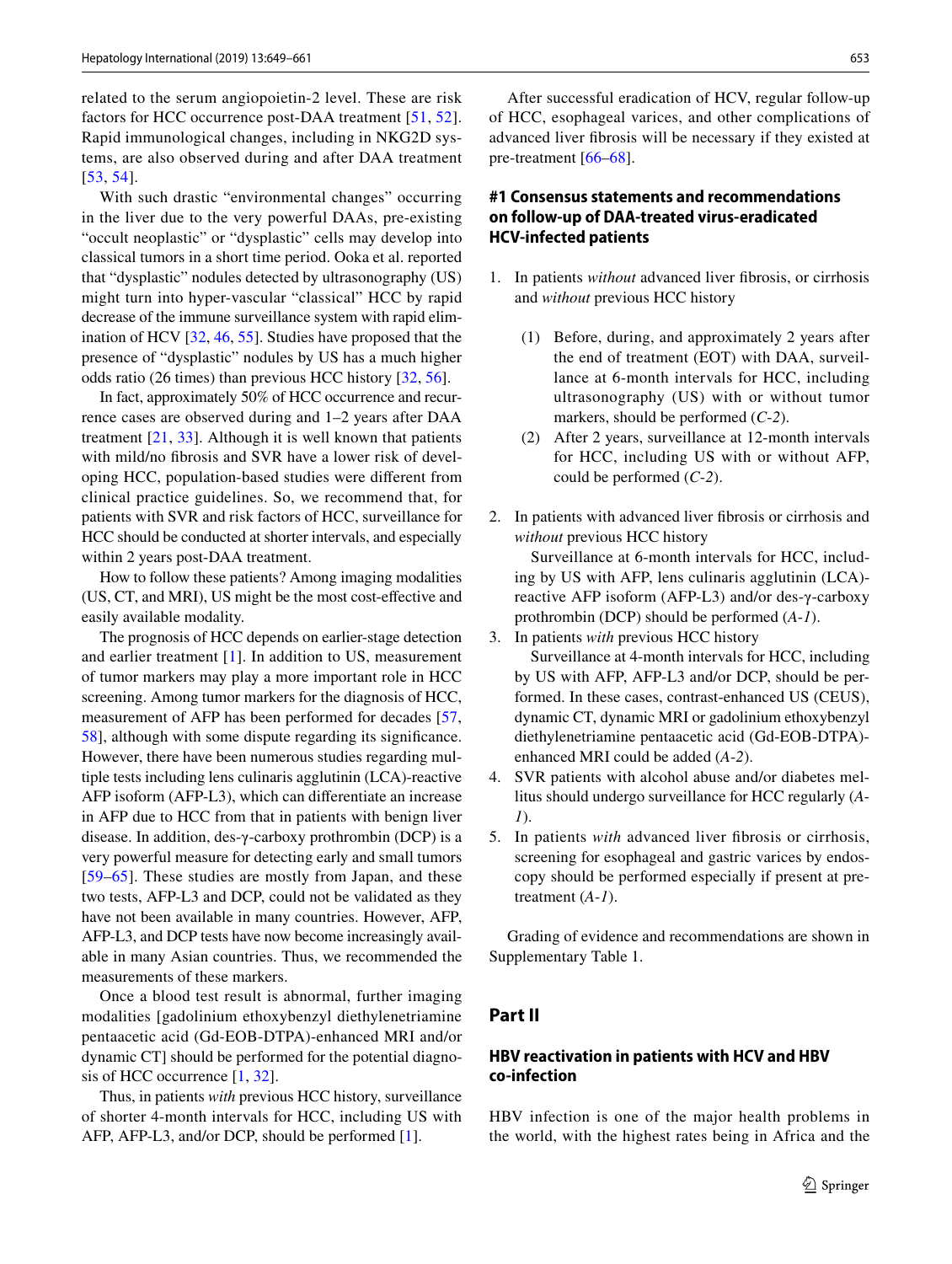Asia–Pacific region [\[69\]](#page-11-1). Evaluation for HBV infection was also recommended for all persons with active HCV infection by the US Food and Drug Administration in 2004. However, the exact prevalence and characteristics of HBV DNA reappearance and clinical "reactivation" among patients treated by DAAs are not known in detail.

Therefore, we collected data from 14 studies on HBV DNA reappearance and clinical reactivation in HBV and HCV co-infected patients treated by DAAs (Table [5\)](#page-5-0) [\[70–](#page-11-2)[78\]](#page-11-3).

#### **HBsAg‑positive group**

Of these 14 studies, 8 reported the results of HBV DNA reappearance and clinical reactivation in HBsAg-positive patients treated by DAAs (Table [5](#page-5-0)) [[70](#page-11-2)[–77\]](#page-11-4). The number of patients enrolled in those 8 studies ranged from 4 to 109 patients (mean 20) and the mean observation period was 3 months post-EOT. The overall occurrence rate of HBV DNA reappearance and clinical reactivation among

162 patients treated by DAA was 41.4% (67/162) (range 25–100%). Thus, among HBsAg-positive patients, HBV DNA reappearance and reactivation are the frequent events through at least 12 weeks after EOT (Table [5](#page-5-0)).

## **HBsAg‑negative group (anti‑HBc‑ and/or anti‑HBs‑positive group)**

Of the 14 studies (Table [5](#page-5-0)), 6 studies reported results on HBV DNA reappearance and clinical reactivation in HBsAgnegative, but positivity for anti-hepatitis B core (anti-HBc) antibody and/or anti-hepatitis B surface (anti-HBs) antibody at baseline [[71–](#page-11-5)[73](#page-11-6), [75](#page-11-7), [76](#page-11-8), [78](#page-11-3)].

The number of patients enrolled in those 6 studies ranged from 57 to 765 patients (mean 219.5) and the mean observation period was 3 months post-EOT. The overall occurrence rate of HBV DNA reappearance and clinical reactivation among 1317 patients treated by DAAs was 0.91% (12/1317) (range 0–6.3%) (Table [5\)](#page-5-0). Thus, in HBsAg-negative patients but positive for anti-HBc antibody and/or anti-HBs antibody

<span id="page-5-0"></span>**Table 5** Hepatitis B virus (HBV) reactivation or HBV DNA reappearance in patients with HBV and hepatitis C virus (HCV) co-infection after direct-acting antiviral (DAA) treatment [\[70](#page-11-2)[–78\]](#page-11-3)

| Authors (year) [references]                                                     | Total patients $(n)$ | (months post-EOT) | Observation periods Patients with increases of HBV<br>DNA greater than 1 log10 IU/mL<br>or HBV DNA reappearance $[n \, (\%)]$ | Monthly incidence of HBV reacti-<br>vation or HBV DNA reappearance<br>$(\% / \text{month})$ |  |  |  |
|---------------------------------------------------------------------------------|----------------------|-------------------|-------------------------------------------------------------------------------------------------------------------------------|---------------------------------------------------------------------------------------------|--|--|--|
| HBsAg-positive patients                                                         |                      |                   |                                                                                                                               |                                                                                             |  |  |  |
| Gane et al. (2016) [70]                                                         | 8                    | 3                 | 7(87.5)                                                                                                                       | 29.2                                                                                        |  |  |  |
| Doi et al. (2017) [71]                                                          | 4                    | 3                 | 2(50)                                                                                                                         | 16.7                                                                                        |  |  |  |
| Kawagishi et al. (2017) [72]                                                    | 4                    | 3                 | 2(50)                                                                                                                         | 16.7                                                                                        |  |  |  |
| Yeh et al. (2017) [73]                                                          | 7                    | 3                 | $7(100)^e$                                                                                                                    | 33.3                                                                                        |  |  |  |
| Mucke et al. (2017) [74]                                                        | 8                    | 3                 | $4(50)^{b}$                                                                                                                   | 16.7                                                                                        |  |  |  |
| Wang et al. (2017) [75]                                                         | 10                   | 3                 | $(33.3)^d$                                                                                                                    | 11.1                                                                                        |  |  |  |
| Tamori et al. (2018) [76]                                                       | 12                   | 3                 | $3(25)^{c}$                                                                                                                   | 8.3                                                                                         |  |  |  |
| Liu et al. (2018) [77]                                                          | 109                  | 3                 | 39 $(35.8)^a$                                                                                                                 | 13                                                                                          |  |  |  |
| <b>Total</b>                                                                    | 162                  | 3                 | 67(41.4)                                                                                                                      | $18.1 (8.33 - 33.3)$                                                                        |  |  |  |
| HBsAg-negative patients positive for anti-HBc antibody and/or anti-HBs antibody |                      |                   |                                                                                                                               |                                                                                             |  |  |  |
| Yeh et al. (2017) [73]                                                          | 57                   | 3                 | 0(0)                                                                                                                          | $\Omega$                                                                                    |  |  |  |
| Wang et al. (2017) [75]                                                         | 124                  | 3                 | 0(0)                                                                                                                          | $\Omega$                                                                                    |  |  |  |
| Doi et al. (2017) [71]                                                          | 155                  | 3                 | 3(1.9)                                                                                                                        | 0.63                                                                                        |  |  |  |
| Kawagishi et al. (2017) [72]                                                    | 153                  | 3                 | 4(2.6)                                                                                                                        | 0.87                                                                                        |  |  |  |
| Ogawa et al. (2018) [78]                                                        | 63                   | 3                 | 4(6.3)                                                                                                                        | 2.1                                                                                         |  |  |  |
| Tamori et al. (2018) [76]                                                       | 765                  | 3                 | 1(0.1)                                                                                                                        | 0.33                                                                                        |  |  |  |
| <b>Total</b>                                                                    | 1317                 | 3                 | 12(0.91)                                                                                                                      | $0.61(0-2.1)$                                                                               |  |  |  |

*HBsAg* hepatitis B surface antigen, *anti-HBc* anti-hepatitis B core antibody, *anti-HBs* anti-hepatitis B surface antibody, *EOT* end of treatment, *n* number

a Three patients (one with cirrhosis and two without cirrhosis) began anti-HBV treatment: one entecavir (ETV) and two tenofovir disoproxil fumarate (TDF)

<sup>b</sup>Three patients (one with cirrhosis and two without cirrhosis) began TDF

c One cirrhotic patient began TDF

d Two patients, one had hepatic failure and one had icteric hepatitis

e One icteric patient began ETV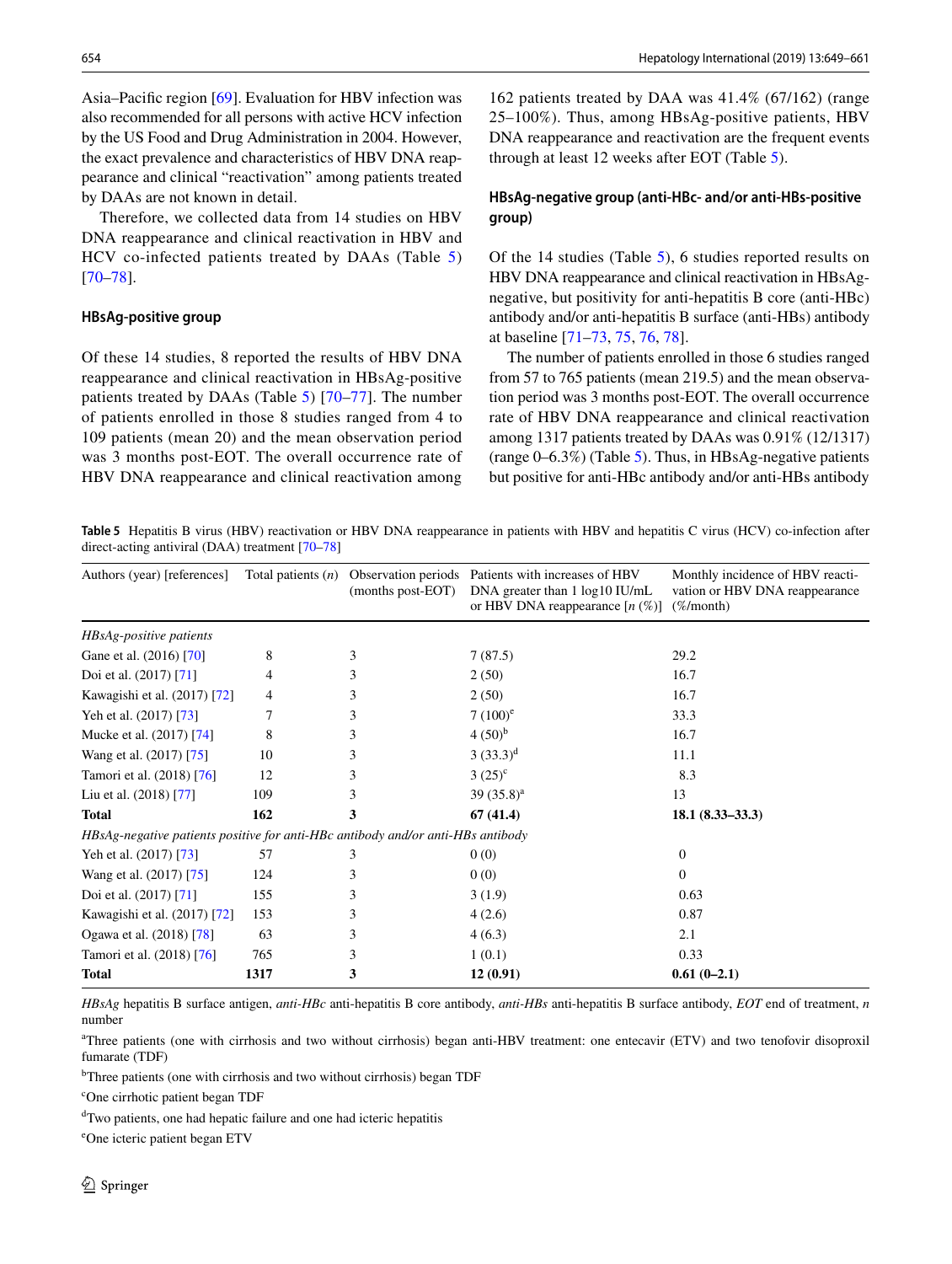at baseline; HBV reactivation and/or HBV DNA reappearance are rare events through 12 weeks after EOT (Table [5](#page-5-0)).

#### **Discussion**

#### **Clinical pictures of HBV reactivation**

#### **HBsAg‑positive group**

Before the rituximab (humanized anti-CD20 monoclonal antibody) era, Lau et al. reported that among 15 HBsAgpositive patients with lymphoma treated with chemotherapy but deferred prophylactic lamivudine therapy, 8 (53%) had HBV reactivation defned as an increase of serum HBV DNA to more than 10 times of baseline [\[79](#page-11-11)]. Of these eight patients, seven (87.5%) had 'hepatitis', defned as a more than threefold increase of serum ALT on two consecutive determinations at least 5 days apart. Of these seven patients, anicteric and icteric hepatitis and hepatic failure were 5, 1, and 1, respectively [[79\]](#page-11-11). Thus, of HBsAg-positive patients with lymphoma treated by chemotherapy without nucleos(t) ide analogs, 6.7% (1/15) had hepatic failure [[79\]](#page-11-11). They also observed that, among 15 patients with lymphoma who received lamivudine 1 week before chemotherapy, none had HBV reactivation after chemotherapy [\[79\]](#page-11-11). Lok et al. also observed 18 HBV reactivations (67%) [6 icteric hepatitis (22%); 1 non-fatal hepatic failure (3.7%); and 1 death (3.7%)] among 27 Chinese patients who underwent induction cytotoxic therapy without prophylaxis for HBsAg-positive malignant lymphoma [[80\]](#page-11-12).

After rituximab was introduced as a potent drug for patients with malignant lymphoma, reactivation of HBV has been repeatedly shown in HBsAg-positive patients [\[81](#page-11-13)]. Wang et al. reported that rituximab/chemotherapy induced hepatic dysfunction in 13 (33%) of 40 HBsAg-positive patients with difuse large B cell lymphoma [[82\]](#page-11-14).

HBV reactivation has also been reported in HBsAg-positive solid cancer patients who underwent chemotherapy or other molecular target therapies [\[69\]](#page-11-1). Among HBsAg-positive breast cancer patients receiving chemotherapy, the rates of HBV reactivation in patients without or with prophylactic lamivudine were 28.6% and 0%, respectively [[83](#page-11-15)]. HBV reactivation during chemotherapy occurred independently of lymphoma (odds ratio: 5.0), breast cancer (odds ratio: 4.2), steroid use (odds ratio: 2.7), and HBV DNA positive at baseline (odds ratio: 8.4) [[84](#page-11-16)].

Thus, APASL HBV guidelines have recommended that prophylactic nucleos(t)ide therapy should be given to HBsAg-positive cancer patients who receive cytotoxic and immunosuppressive therapy, regardless of HBV DNA levels for 12 months after cessation [[69\]](#page-11-1).

Regarding the treatment by DAAs for those co-infected with HBV and HCV, a variety of events, ranging from asymptomatic HBV reactivation/HBV DNA reappearance to clinically symptomatic reactivation characterized by elevation in HBV DNA and ALT were reported [[70–](#page-11-2)[77](#page-11-4)].

Collected results of eight studies of HBsAg-positive and co-infected patients treated with DAAs for HCV infection indicated that the rates of HBV reactivation were similar to HBsAg-positive patients with malignant lymphoma and cancer patients treated with cytotoxic drugs  $(-40\%)$  [\[85](#page-11-17), [86\]](#page-11-18) (also see Table [5\)](#page-5-0).

Regarding the severity of liver disease induced by this HBV reactivation in HBsAg-positive patients treated with DAAs, only limited data are available [\[75](#page-11-7), [77](#page-11-4), [87](#page-11-19)[–89](#page-11-20)]. Bersoff-Matcha et al. reported that two cases with liver failure resulted in one death and one case of liver transplantation [[87\]](#page-11-19). Wang et al. also reported one HBsAg-positive patient with liver failure due to HBV reactivation although most reported cases were asymptomatic increases of HBV DNA and/or ALT in the absence of concomitant liver injury [\[75](#page-11-7)].

Of note, Liu et al. reported that two patients had concomitant elevation of HBV DNA level with ALT elevation  $> 2$ times the upper limit of normal at post-treatment week 48, of whom one commenced treatment with entecavir at posttreatment week 53 following the onset of malaise, anorexia, and nausea associated with sclera jaundice [[77\]](#page-11-4). Holmes et al. reviewed two HBsAg-positive, co-infected patients who were treated by DAAs for HCV infection, and had fulminant hepatic failure and death: one was a 57-year-old female who was treated with daclatasvir plus asunaprevir, had HBV reactivation at week 8 from the start of DAAs, and she was treated with entecavir; the other was a 73-year-old female who was treated with daclatasvir plus asunaprevir, had HBV reactivation at week 7 from the start of DAAs, and she had stopped entecavir prior to the commencement of DAA therapy [[88](#page-11-21)].

At present, we do not know the risk factors of HBV reactivation and associated liver failure, although several factors such as HBsAg levels and HBV DNA levels have been reported [[76,](#page-11-8) [90](#page-11-22)].

For the safety of HBsAg-positive patients treated by DAAs, we recommend that prophylactic nucleos(t)ide therapy should be given before starting DAA therapy; nonetheless, further studies may also be needed to determine the duration of prophylactic nucleos(t)ide therapy.

#### **HBsAg‑negative, but positive for anti‑HBc and/or anti‑HBs group**

Although the elimination of HBsAg is one of the goals in the treatment of HBV infection, HBV DNA reappeared in 15–33% patients after HBsAg seroclearance in the natural history of HBV infection and in post-anti-HBV treatment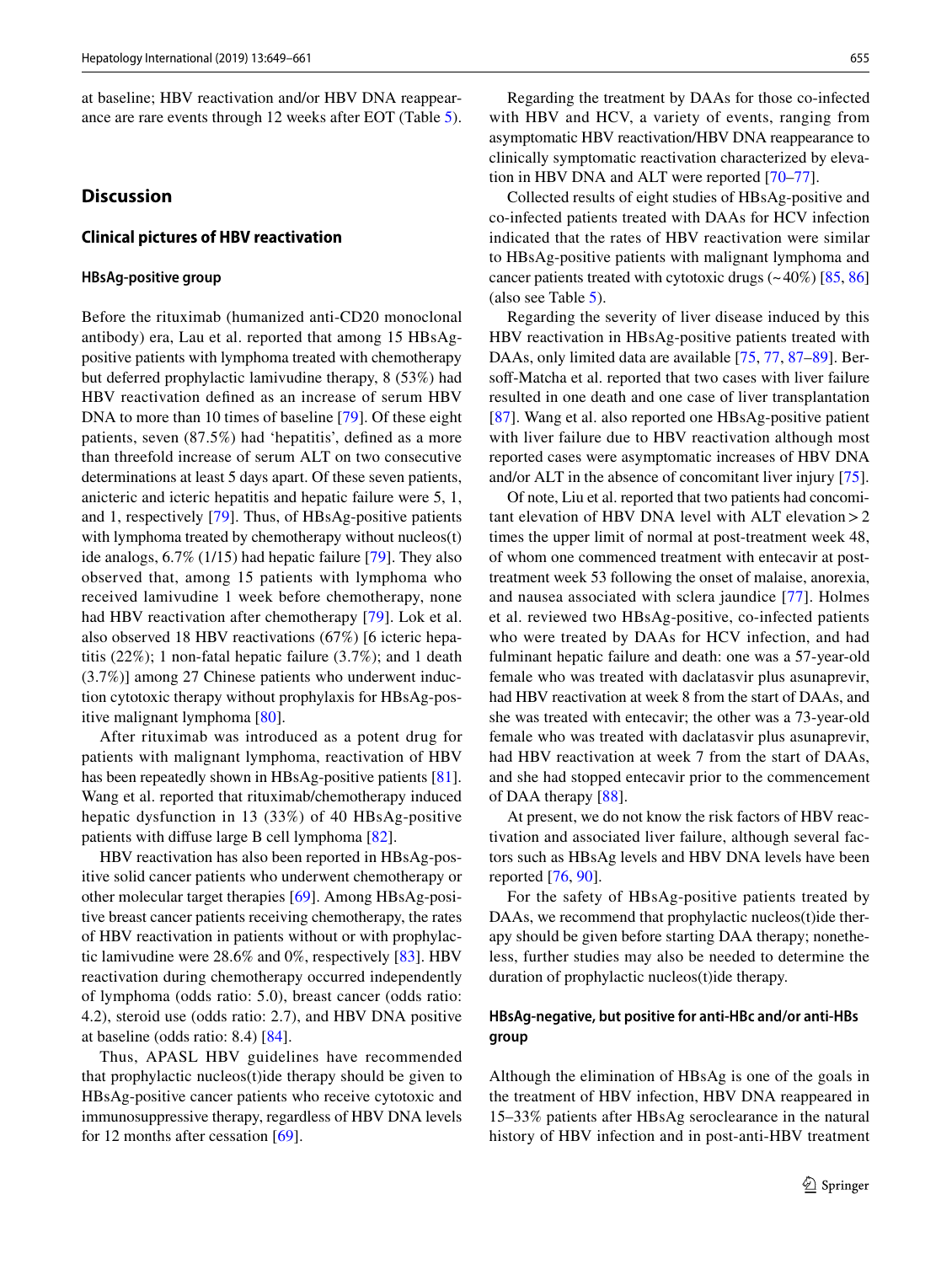[\[91\]](#page-11-23). So, it is possible that HBV reactivation and/or HBV DNA reappearance may occur in patients of this group treated by DAAs, as well as patients who receive immuno-suppressants or anti-cancer drugs (Table [6](#page-7-0)).

With the administration of rituximab without antiviral treatment, clinical HBV reactivation was estimated at 6.3% in HBsAg-negative/anti-HBc-positive patients with lymphoma [[92](#page-11-24)]. Prior to use of rituximab, Lok et al. also observed 10 HBV reactivations (14%) [1 icteric hepatitis  $(2\%)$ ; 1 non-fatal hepatic failure  $(2\%)$ ; and no death  $(0\%)$ ] of 72 HBsAg-negative patients with malignant lymphoma treated by chemotherapy without prophylactic treatment of nucleos(t)ide analogs (Table [6](#page-7-0)) [\[80](#page-11-12)].

Thus, in the rituximab era, once HBsAg-negative patients who received rituximab including chemotherapy for malignant lymphoma had HBV reactivation (6.3–17.9%) (Table [6\)](#page-7-0) [\[92–](#page-11-24)[94\]](#page-11-25), higher mortality rates (12.5–50%) were seen [[95\]](#page-11-26).

In breast cancer, HBV fetal reactivation was occasionally observed in HBsAg-negative patients who underwent chemotherapy [\[96](#page-11-27)]. Kim et al. reported that HBV reactivation occurred in 1 (0.3%) of 321 HBsAg-negative and anti-HBc-positive patients with solid cancers during anti-cancer chemotherapy [\[97](#page-11-28)]. Hagiwara et al. reported that HBV reactivation occurred in 2 (7.4%) of 27 HBsAg-negative and anti-HBc/anti-HBs-positive patients with solid cancers during anti-cancer chemotherapy [[98\]](#page-11-29).

Jun et al. reported that 2 (10%), 8 (5.3%), 4 (5.5%), and 2 (0.9%) HBV reactivations were observed in 20 HBsAg(−)/ anti-HBc(+)/anti-HBs(−), 151 HBsAg(−)/anti-HBc(+)/anti- $HBs(+)$ , 73 HBsAg(-)/anti-HBc(-)/anti-HBs(-), and 227 HBsAg(−)/anti-HBc(−)/anti-HBs(+) patients undergoing hematopoietic stem cell transplantation, respectively [\[99](#page-12-0)]. Of note, the incidence of HBV reactivation in these HBsAgnegative patients was not low (5.9%) [[99](#page-12-0), [100\]](#page-12-1), although most patients with solid cancers remained unscreened for HBV-resolved infection [\[101](#page-12-2), [102\]](#page-12-3).

A summary of six studies of HBsAg-negative cases indicates that the overall occurrence rate of HBV reactivation and/or HBV DNA reappearance is lower (0.91%) (Table [5](#page-5-0)).

The prevalence rates of HBV reactivation and/or HBV DNA reappearance in patients of the HBsAg-negative/anti-HBc-positive group by DAAs seem equal to or less than those with chemotherapy for breast cancer, one of the nonhematologic malignancies.

Regarding the severity of liver disease induced by this HBV reactivation in HBsAg-negative patients treated by DAA, only limited data are available [\[103,](#page-12-4) [104](#page-12-5)]. Two HBsAg-negative patients who developed hepatic failure after DAA treatment have been reported (Table [7](#page-8-3)) [\[103](#page-12-4), [104\]](#page-12-5). We do not know the exact risk factors of HBV reactivation in HBsAg-negative patients treated with DAAs although several factors have been reported [[71–](#page-11-5)[73,](#page-11-6) [75,](#page-11-7) [76](#page-11-8), [78](#page-11-3)].

There are no standard management regimens for HBV reactivation among HBsAg-negative patients, even for those treated with rituximab including chemotherapy. It has been reported that monthly monitoring of HBV DNA is useful for preventing HBV reactivation-related hepatitis among B cell non-Hodgkin lymphoma patients with resolved HBV infection following rituximab plus corticosteroid including chemotherapy [[105](#page-12-6)].

Physicians should be aware of the risk of HBV reactivation in HBsAg-negative patients. Although further studies are needed to compare the efficacy and cost effectiveness of diferent preventive strategies, we should at least perform careful monitoring of these patients, and if needed, we should administer nucleos(t)ide analogs against HBV DNA reactivation/reappearance. Regarding nucleos(t)ide analogs, as lamivudine and telbivudine are limited, entecavir or tenofovir would be preferred.

# **#2 Consensus statements and recommendations on follow‑up of HBV and HCV co‑infected patients treated with DAA in Asia–Pacifc region**

- 1. Before starting DAA treatment, HBsAg should be examined in high endemic areas of HBV infection *(A*-*1)*.
- 2. In HBsAg-positive patients *with* advanced fibrosis, cirrhosis or previous HCC, pre-emptive nucleos(t)ide

| <b>Types</b>                                           | Prophylactic<br>$nucleos(t)$ ide<br>analogs | Total<br>patients<br>(n) | Incidence $[n, (\%)]$ | Authors (year) [references]    |
|--------------------------------------------------------|---------------------------------------------|--------------------------|-----------------------|--------------------------------|
| Lymphoma (without rituximab-based regimens)            | <b>NA</b>                                   | 72                       | $10(14\%)$            | Lok et al. (1991) [80]         |
| Lymphoma (with rituximab-based regimens)               | NA                                          | 39                       | 7(17.9%)              | Huang et al. (2013) [93]       |
| Hematologic malignancy (with rituximab-based regimens) | <b>NA</b>                                   | 28                       | $3(10.7\%)$           | Buti et al. (2014) [94]        |
| Lymphoma (with rituximab-based regimens)               | <b>NA</b>                                   | 578                      | $36(6.3\%)$           | Mozessohn et al. $(2015)$ [92] |
| Solid cancer                                           | NA                                          | 27                       | $2(7.4\%)$            | Hagiwara et al. (2012) [98].   |
| Solid cancer                                           | <b>NA</b>                                   | 321                      | $1(0.3\%)$            | Kim et al. (2014) [97]         |

<span id="page-7-0"></span>**Table 6** HBV reactivation in HBsAg-negative patients treated for lymphoma and solid tumors

*NA* not applicable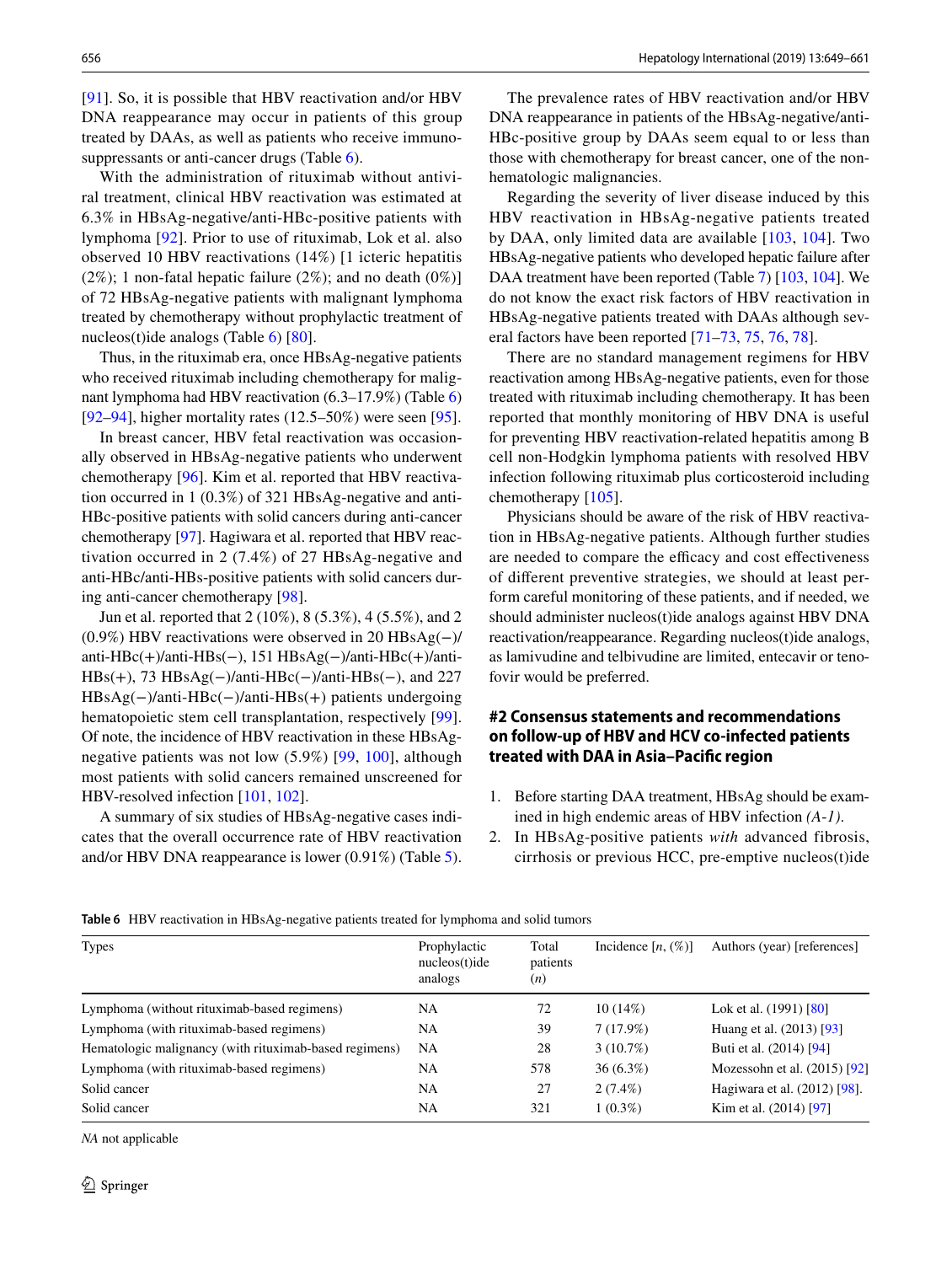<span id="page-8-3"></span>

|                                         |                                         | # Age (years)/gender Treatment for HCV (GT)            | Severity, ALT levels                | Treatment for HBV (GT/<br>HBeAg)/outcome                   | Authors (year) [references] |  |
|-----------------------------------------|-----------------------------------------|--------------------------------------------------------|-------------------------------------|------------------------------------------------------------|-----------------------------|--|
|                                         | HBsAg-positive patients treated by DAAs |                                                        |                                     |                                                            |                             |  |
|                                         | 1 57/Female                             | Daclatasvir/Asunaprevir<br>(unknown)                   | Hepatic failure, ALT<br>$2114$ IU/L | Entecavir (unknown/<br>unknown)/death                      | Holmes et al. $(2017)$ [88] |  |
|                                         | 2 73/Female                             | Daclatasvir/Asunaprevir<br>(unknown)                   | Hepatic failure, ALT<br>$462$ IU/L  | Entecavir (unknown/<br>unknown)/death                      | Holmes et al. (2017) [88]   |  |
|                                         | 3 53/Female                             | Sofosbuvir/Ribavirin (GT1)                             | <b>ALT 1417 IU/L</b>                | No description (unknown/<br>HBeAg-)/no description         | Holmes et al. (2017) [88]   |  |
|                                         | 4 53/Male                               | Ledipasvir/Sofosbuvir (GT1)<br>[co-infection with HIV] | <b>ALT 1026 IU/L</b>                | Tenofovir (GTD/HBeAg-)/<br>alive                           | De Monte et al. (2016) [89] |  |
| HBsAg-negative patients treated by DAAs |                                         |                                                        |                                     |                                                            |                             |  |
|                                         | 5 59/Female                             | Sofosbuvir/Simeprevir<br>(GT1b)                        | Hepatic failure, ALT<br>2263 IU/L   | Tenofovir (unknown/<br>unknown)/liver transplan-<br>tation | Ende et al. (2015) [103]    |  |
|                                         | 6 83/Female                             | Daclatasvir/Asunaprevir<br>(GT1b)                      | Hepatic failure, ALT<br>1066 IU/L   | Entecavir (GTB1/unknown)/<br>death                         | Hayashi et al. (2016) [104] |  |

*GT* genotype, *ALT* alanine aminotransferase, *HBeAg* hepatitis B e antigen

analog treatment should be started to prevent HBV reactivation *(A*-*1)*.

- 3. In HBsAg-positive patients *without* advanced fbrosis, cirrhosis or previous HCC history, pre-emptive nucleos(t)ide analog treatment is effective for HBV infection *(A*-*1)*, or close monitoring should be recommended during DAA treatment and through 24 weeks after EOT *(B*-*1)*. Stopping should follow APASL HBV guidelines.
- 4. In HBsAg-negative patients who are positive for anti-HBc antibody and/or anti-HBs antibody when abnormal liver function tests are observed during DAA treatment and after EOT, HCV RNA, HBsAg and HBV DNA should be examined. Nucleos(t)ide analogs should be used to treat HBV reactivation *(B*-*1)*.

Grading of evidence and recommendations are shown in Supplementary Table 1.

# **Conclusion**

During DAA treatment, host immunological changes may occur although DAA treatment can lead to higher SVR rates with shorter treatment duration and less serious adverse events in most patients infected with HCV [[10\]](#page-9-23). First, we have created guidelines for the monitoring of HCC occurrence based on its accumulated data for it (Fig. [1](#page-1-1)). Second, we have constructed compact guidelines for patients with HBsAg and anti-HBc and/or anti-HBs antibody (Fig. [2\)](#page-1-2).

**Funding** None.

#### **Compliance with ethical standards**

**Conflict of interest** Dr. Tatsuo Kanda received research grants from Merck Sharp and Dohme (MSD), Chugai Pharm, and AbbVie. Prof. Masao Omata received research grants from Gilead, Eisai, and Ono Pharma. The founding sponsors played no role in the study design, data collection, analyses, interpretation, writing of the manuscript, or in the decision to publish the results. The other authors have declared that there is no confict of interest.

**Ethical approval** This article does not contain any studies with human participants or animals performed by any of the authors.

**Informed consent** Not necessary, see above.

**Open Access** This article is distributed under the terms of the Creative Commons Attribution 4.0 International License ([http://creativeco](http://creativecommons.org/licenses/by/4.0/) [mmons.org/licenses/by/4.0/](http://creativecommons.org/licenses/by/4.0/)), which permits unrestricted use, distribution, and reproduction in any medium, provided you give appropriate credit to the original author(s) and the source, provide a link to the Creative Commons license, and indicate if changes were made.

# **References**

- <span id="page-8-0"></span>1. Omata M, Cheng AL, Kokudo N, Kudo M, Lee JM, Jia J, et al. Asia-Pacifc clinical practice guidelines on the management of hepatocellular carcinoma: a 2017 update. Hepatol Int 2017;11:317–370
- <span id="page-8-1"></span>2. Takano S, Yokosuka O, Imazeki F, Tagawa M, Omata M. Incidence of hepatocellular carcinoma in chronic hepatitis B and C: a prospective study of 251 patients. Hepatology 1995;21:650–655
- <span id="page-8-2"></span>3. Yoshida H, Shiratori Y, Moriyama M, Arakawa Y, Ide T, Sata M, et al. Interferon therapy reduces the risk for hepatocellular carcinoma: national surveillance program of cirrhotic and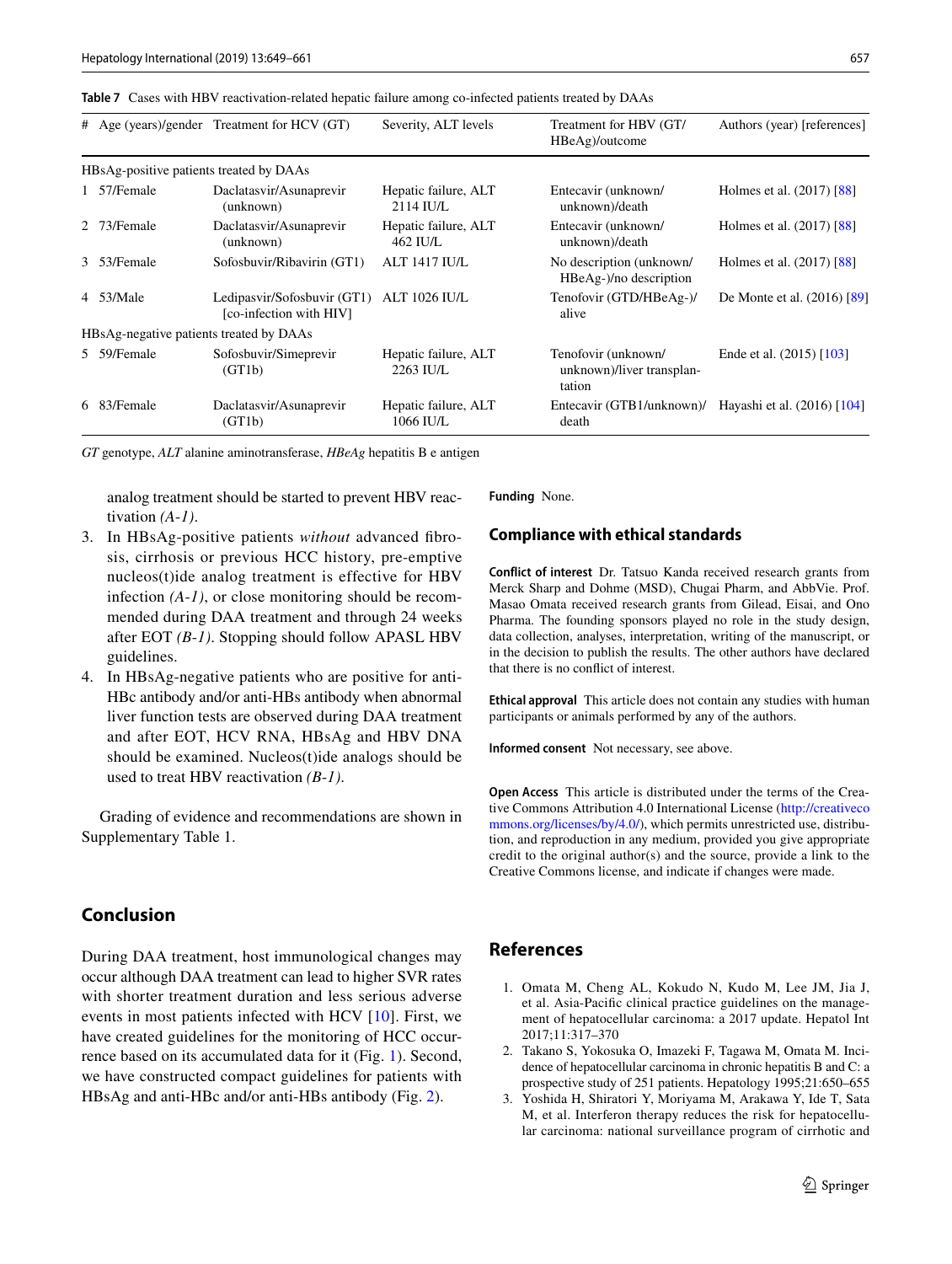noncirrhotic patients with chronic hepatitis C in Japan. IHIT Study Group. Inhibition of Hepatocarcinogenesis by Interferon Therapy. Ann Intern Med 1999;131:174–181

- 4. Yu ML, Huang CF, Dai CY, Huang JF, Chuang WL. Long-term efects of interferon-based therapy for chronic hepatitis C. Oncology 2007;72(Suppl 1):16–23
- <span id="page-9-0"></span>5. Morgan TR, Ghany MG, Kim HY, Snow KK, Shifman ML, De Santo JL, et al. Outcome of sustained virological responders with histologically advanced chronic hepatitis C. Hepatology 2010;52:833–844
- <span id="page-9-1"></span>6. Omata M, Kanda T, Wei L, Yu ML, Chuang WL, Ibrahim A, et al. APASL consensus statements and recommendation on treatment of hepatitis C. Hepatol Int 2016;10:702–726
- <span id="page-9-2"></span>7. Omata M, Nishiguchi S, Ueno Y, Mochizuki H, Izumi N, Ikeda F, et al. Sofosbuvir plus ribavirin in Japanese patients with chronic genotype 2 HCV infection: an open-label, phase 3 trial. J Viral Hepat 2014;21:762–768
- 8. Mizokami M, Yokosuka O, Takehara T, Sakamoto N, Korenaga M, Mochizuki H, et al. Ledipasvir and sofosbuvir fxeddose combination with and without ribavirin for 12 weeks in treatment-naive and previously treated Japanese patients with genotype 1 hepatitis C: an open-label, randomised, phase 3 trial. Lancet Infect Dis 2015;15:645–653
- 9. Feld JJ, Jacobson IM, Hézode C, Asselah T, Ruane PJ, Gruener N, et al. Sofosbuvir and Velpatasvir for HCV genotype 1, 2, 4, 5, and 6 infection. N Engl J Med 2015;373:2599–2607
- <span id="page-9-23"></span>10. Lau G, Benhamou Y, Chen G, Li J, Shao Q, Ji D, et al. Efficacy and safety of 3-week response-guided triple direct-acting antiviral therapy for chronic hepatitis C infection: a phase 2, openlabel, proof-of-concept study. Lancet Gastroenterol Hepatol 2016;1:97–104
- <span id="page-9-9"></span>11. Jacobson IM, Lawitz E, Gane EJ, Willems BE, Ruane PJ, Nahass RG, et al. Efficacy of 8 weeks of sofosbuvir, velpatasvir, and voxilaprevir in patients with chronic HCV infection: 2 phase 3 randomized trials. Gastroenterology 2017;153:113–122
- 12. Bourlière M, Gordon SC, Flamm SL, Cooper CL, Ramji A, Tong M, et al. Sofosbuvir, Velpatasvir, and Voxilaprevir for Previously Treated HCV Infection. N Engl J Med 2017;376:2134–2146
- 13. Gane E, Lawitz E, Pugatch D, Papatheodoridis G, Bräu N, Brown A, et al. Glecaprevir and pibrentasvir in patients with HCV and severe renal impairment. N Engl J Med 2017;377:1448–1455
- 14. Wei L, Xie Q, Hou JL, Tang H, Ning Q, Cheng J, et al. Ledipasvir/sofosbuvir for treatment-naive and treatment-experienced Chinese patients with genotype 1 HCV: an open-label, phase 3b study. Hepatol Int 2018;12:126–132
- 15. Liu CH, Chen YS, Wang SS, Liu CJ, Su TH, Yang HC, et al. Sofosbuvir-based interferon-free direct acting antiviral regimens for heart transplant recipients with chronic hepatitis C virus infection. Clin Infect Dis 2018;66:289–292
- 16. Reau N, Kwo PY, Rhee S, Brown RS Jr, Agarwal K, Angus P, et al. Glecaprevir/pibrentasvir treatment in liver or kidney transplant patients with hepatitis C virus infection. Hepatology 2018;68:1298–1307
- <span id="page-9-3"></span>17. Manoj Kumar, Nayak SL, Gupta E, Kataria A, Sarin SK. Generic sofosbuvir-based direct-acting antivirals in hepatitis C virus-infected patients with chronic kidney disease. Liver Int 2018;38:2137–2148
- <span id="page-9-4"></span>18. Minami T, Tateishi R, Nakagomi R, Fujiwara N, Sato M, Enooku K, et al. The impact of direct-acting antivirals on early tumor recurrence after radiofrequency ablation in hepatitis C-related hepatocellular carcinoma. J Hepatol 2016;65:1272–1273
- <span id="page-9-11"></span>19. Reig M, Mariño Z, Perelló C, Iñarrairaegui M, Ribeiro A, Lens S, et al. Unexpected high rate of early tumor recurrence in patients with HCV-related HCC undergoing interferon-free therapy. J Hepatol 2016;65:719–726
- <span id="page-9-19"></span>20. Torres HA, Vauthey JN, Economides MP, Mahale P, Kaseb A. Hepatocellular carcinoma recurrence after treatment with directacting antivirals: First, do no harm by withdrawing treatment. J Hepatol 2016;65:862–864
- <span id="page-9-12"></span>21. Conti F, Buonfglioli F, Scuteri A, Crespi C, Bolondi L, Caraceni P, et al. Early occurrence and recurrence of hepatocellular carcinoma in HCV-related cirrhosis treated with direct-acting antivirals. J Hepatol 2016;65:727–733
- <span id="page-9-20"></span>22. Kolly P, Waidmann O, Vermehren J, Moreno C, Vögeli I, Berg T, et al. Hepatocellular carcinoma recurrence after direct antiviral agent treatment: A European multicentre study. J Hepatol 2017;67:876–878
- <span id="page-9-13"></span>23. Cardoso H, Vale AM, Rodrigues S, Gonçalves R, Albuquerque A, Pereira P, et al. High incidence of hepatocellular carcinoma following successful interferon-free antiviral therapy for hepatitis C associated cirrhosis. J Hepatol 2016;65:1070–1071
- <span id="page-9-17"></span>24. Calleja JL, Crespo J, Rincón D, Ruiz-Antorán B, Fernandez I, Perelló C, et al. Efectiveness, safety and clinical outcomes of direct-acting antiviral therapy in HCV genotype 1 infection: Results from a Spanish real-world cohort. J Hepatol 2017;66:1138–1148
- <span id="page-9-18"></span>25. Ikeda K, Kawamura Y, Kobayashi M, Kominami Y, Fujiyama S, Sezaki H, et al. Direct-acting antivirals decreased tumor recurrence after initial treatment of hepatitis C virus-related hepatocellular carcinoma. Dig Dis Sci 2017;62:2932–2942
- <span id="page-9-14"></span>26. Mettke F, Schlevogt B, Deterding K, Wranke A, Smith A, Port K, et al. Interferon-free therapy of chronic hepatitis C with directacting antivirals does not change the short-term risk for de novo hepatocellular carcinoma in patients with liver cirrhosis. Aliment Pharmacol Ther 2018;47:516–525
- <span id="page-9-21"></span>27. Nakao Y, Hashimoto S, Abiru S, Komori A, Yamasaki K, Nagaoka S, et al. Rapidly growing, moderately diferentiated HCC: A clinicopathological characteristic of HCC occurrence after IFNfree DAA therapy? J Hepatol 2018;68:854–855
- <span id="page-9-15"></span>28. Nagata H, Nakagawa M, Asahina Y, Sato A, Asano Y, Tsunoda T, et al. Efect of interferon-based and -free therapy on early occurrence and recurrence of hepatocellular carcinoma in chronic hepatitis C. J Hepatol 2017;67:933–939
- <span id="page-9-6"></span>29. Kanwal F, Kramer J, Asch SM, Chayanupatkul M, Cao Y, El-Serag HB. Risk of hepatocellular cancer in HCV patients treated with direct-acting antiviral agents. Gastroenterology 2017;153(996–1005):e1
- <span id="page-9-16"></span>30. Ioannou GN, Green PK, Berry K. HCV eradication induced by direct-acting antiviral agents reduces the risk of hepatocellular carcinoma. J Hepatol 2018;68:25–32
- <span id="page-9-22"></span>31. Cabibbo G, Petta S, Calvaruso V, Cacciola I, Cannavò MR, Madonia S, et al. Is early recurrence of hepatocellular carcinoma in HCV cirrhotic patients afected by treatment with direct-acting antivirals? A prospective multicentre study. Aliment Pharmacol Ther 2017;46:688–695
- <span id="page-9-7"></span>32. Ooka Y, Kanda M, Obi S, Nakamura M, Ogasawara S, Suzuki E, et al. Prediction of the very early occurrence of HCC right after DAA therapy for HCV infection. Hepatol Int 2018;12:523–530
- <span id="page-9-10"></span>33. Reddy KR, Pol S, Thuluvath PJ, Kumada H, Toyota J, Chayama K, et al. Long-term follow-up of clinical trial patients treated for chronic HCV infection with daclatasvir-based regimens. Liver Int 2018;38:821–833
- <span id="page-9-8"></span>34. Ogawa E, Furusyo N, Nomura H, Dohmen K, Higashi N, Takahashi K, et al. Short-term risk of hepatocellular carcinoma after hepatitis C virus eradication following direct-acting anti-viral treatment. Aliment Pharmacol Ther 2018;47:104–113
- <span id="page-9-5"></span>35. Calvaruso V, Cabibbo G, Cacciola I, Petta S, Madonia S, Bellia A, et al. Incidence of hepatocellular carcinoma in patients with HCV-associated cirrhosis treated with direct-acting antiviral agents. Gastroenterology 2018;155(411–421):e4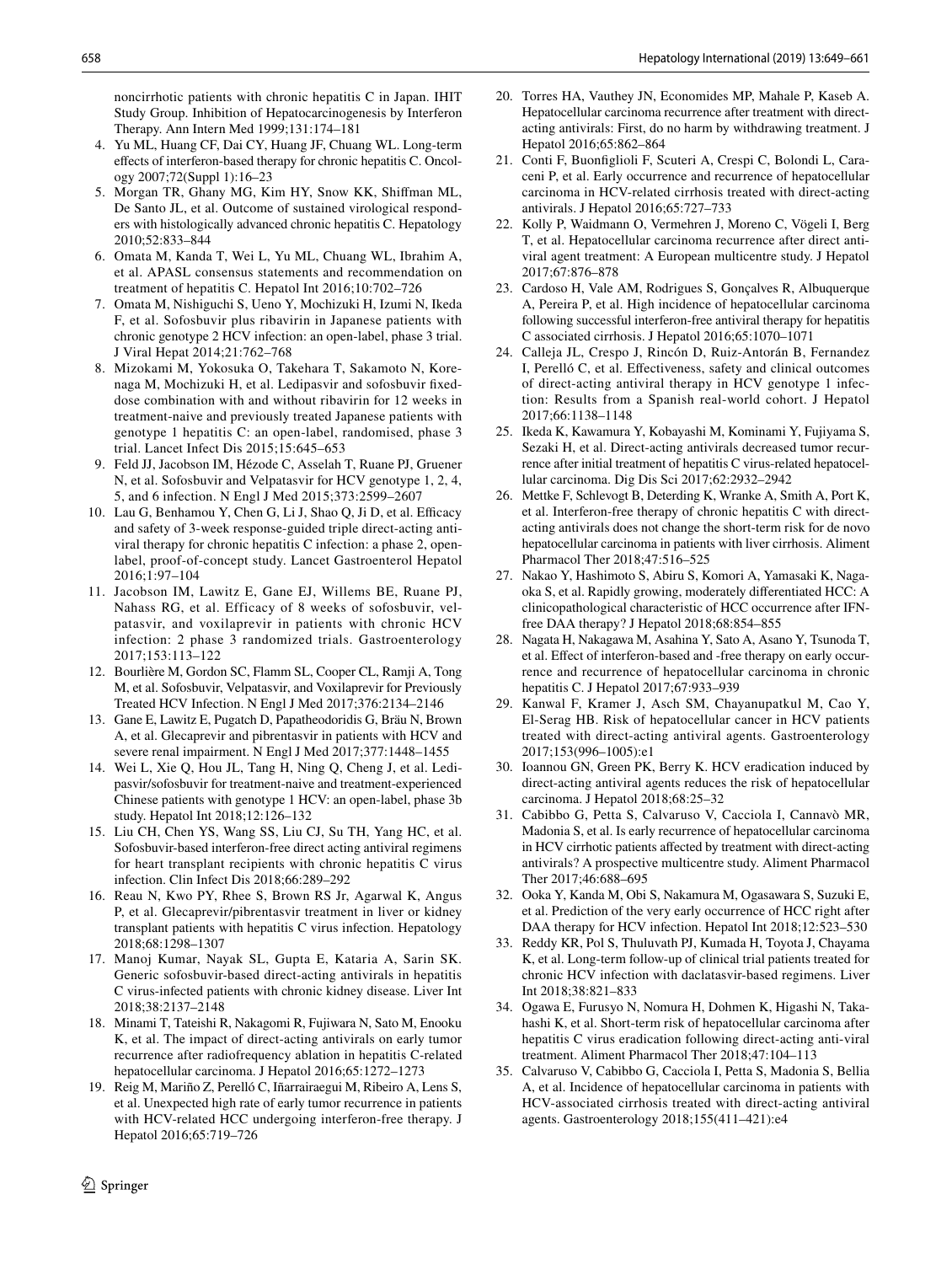- <span id="page-10-0"></span>36. Yu ML, Huang CF, Yeh ML, Tsai PC, Huang CI, Hsieh MH, et al. Time-Degenerative Factors and the Risk of Hepatocellular Carcinoma after Antiviral Therapy among Hepatitis C Virus Patients: A Model for Prioritization of Treatment. Clin Cancer Res 2017;23:1690–1697
- <span id="page-10-1"></span>37. Janjua NZ, Chong M, Kuo M, Woods R, Wong J, Yoshida EM, et al. Long-term efect of sustained virological response on hepatocellular carcinoma in patients with hepatitis C in Canada. J Hepatol 2017;66:504–513
- <span id="page-10-2"></span>38. Zavaglia C, Okolicsanyi S, Cesarini L, Mazzarelli C, Pontecorvi V, Ciaccio A, et al. Is the risk of neoplastic recurrence increased after prescribing direct-acting antivirals for HCV patients whose HCC was previously cured? J Hepatol 2017;66:236–237
- <span id="page-10-3"></span>39. Nishiguchi S, Kuroki T, Nakatani S, Morimoto H, Takeda T, Nakajima S, et al. Randomised trial of efects of interferon-alpha on incidence of hepatocellular carcinoma in chronic active hepatitis C with cirrhosis. Lancet 1995;346:1051–1055
- 40. Wang X, Gao F, Yuan G, Shi K, Huang Y, Chen Y, et al. Tenyear follow-up analysis of chronic hepatitis C patients after getting sustained virological response to pegylated interferon- $\alpha$  and ribavirin therapy. J Viral Hepat 2016;23:971–976
- <span id="page-10-4"></span>41. Aleman S, Rahbin N, Weiland O, Davidsdottir L, Hedenstierna M, Rose N, et al. A risk for hepatocellular carcinoma persists long-term after sustained virologic response in patients with hepatitis C-associated liver cirrhosis. Clin Infect Dis 2013;57:230–236
- <span id="page-10-5"></span>42. Shiratori Y, Omata M. Predictors of the efficacy of interferon therapy for patients with chronic hepatitis C before and during therapy: how does this modify the treatment course? J Gastroenterol Hepatol 2000;15(Suppl):E141–E151
- <span id="page-10-6"></span>43. Omata M, Lesmana LA, Tateishi R, Chen PJ, Lin SM, Yoshida H, et al. Asian Pacifc association for the study of the liver consensus recommendations on hepatocellular carcinoma. Hepatol Int 2010;4:439–474
- <span id="page-10-7"></span>44. El-Serag HB, Kanwal F, Richardson P, Kramer J. Risk of hepatocellular carcinoma after sustained virological response in Veterans with hepatitis C virus infection. Hepatology 2016;64:130–137
- <span id="page-10-8"></span>45. Motoyama H, Tamori A, Kubo S, Uchida-Kobayashi S, Takemura S, Tanaka S, et al. Stagnation of histopathological improvement is a predictor of hepatocellular carcinoma development after hepatitis C virus eradication. PLoS One 2018;13:e0194163
- <span id="page-10-9"></span>46. Sasaki R, Meyer K, Moriyama M, Kato N, Yokosuka O, Ray RB, et al. Rapid hepatitis C virus clearance by antivirals correlates with immune status of infected patients. J Med Virol 2019;91:411–518
- 47. Carlin AF, Aristizabal P, Song Q, Wang H, Paulson MS, Stamm LM, et al. Temporal dynamics of inflammatory cytokines/ chemokines during sofosbuvir and ribavirin therapy for genotype 2 and 3 hepatitis C infection. Hepatology 2015;62:1047–1058
- 48. Hengst J, Falk CS, Schlaphof, Deterding K, Manns MP, Cornberg M, et al. Direct-acting antiviral-induced hepatitis C virus clearance does not completely restore the altered cytokine and chemokine milieu in patients with chronic hepatitis C. J Infect Dis 2016;214:1965–1974
- 49. Sung PS, Lee EB, Park DJ, Lozada A, Jang JW, Bae SH, et al. Interferon-free treatment for hepatitis C virus infection induces normalization of extrahepatic type I interferon signaling. Clin Mol Hepatol 2018;24:302–310
- <span id="page-10-10"></span>50. Carlton-Smith C, Holmes JA, Naggie S, Lidofsky A, Lauer GM, Kim AY, et al. IFN-free therapy is associated with restoration of type I IFN response in HIV-1 patients with acute HCV infection who achieve SVR. J Viral Hepat 2018;25:465–472
- <span id="page-10-11"></span>51. Villani R, Facciorusso A, Bellanti F, Tamborra R, Piscazzi A, Landriscina M, et al. DAAs rapidly reduce infammation but

increase serum VEGF level: a rationale for tumor risk during anti-HCV treatment. PLoS One 2016;11:e0167934

- <span id="page-10-12"></span>52. Faillaci F, Marzi L, Critelli R, Milosa F, Schepis F, Turola E, et al. Liver angiopoietin-2 is a key predictor of de novo or recurrent hepatocellular cancer after hepatitis C virus direct-acting antivirals. Hepatology 2018;68:1010–1024
- <span id="page-10-13"></span>53. Chu PS, Nakamoto N, Taniki N, Ojiro K, Amiya T, Makita Y, et al. On-treatment decrease of NKG2D correlates to early emergence of clinically evident hepatocellular carcinoma after interferon-free therapy for chronic hepatitis C. PLoS One 2017;12:e0179096
- <span id="page-10-14"></span>54. Holmes JA, Carlton-Smith C, Kim AY, Dumas EO, Brown J, Gustafson JL, et al. Dynamic changes in innate immune responses during direct-acting antiviral therapy for HCV infection. J Viral Hepat 2019;26:362–372
- <span id="page-10-15"></span>55. Toyoda H, Kumada T, Tada T, Mizuno K, Sone Y, Kaneoka Y, et al. Impact of previously cured hepatocellular carcinoma (HCC) on new development of HCC after eradication of hepatitis C infection with non-interferon-based treatments. Aliment Pharmacol Ther 2018;48:664–670
- <span id="page-10-16"></span>56. Sato T, Kondo F, Ebara M, Sugiura N, Okabe S, Sunaga M, et al. Natural history of large regenerative nodules and dysplastic nodules in liver cirrhosis: 28-year follow-up study. Hepatol Int 2015;9:330–336
- <span id="page-10-17"></span>57. Minami T, Tateishi R, Kondo M, Nakagomi R, Fujiwara N, Sato M, et al. Serum alpha-fetoprotein has high specifcity for the early detection of hepatocellular carcinoma after hepatitis C virus eradication in patients. Medicine (Baltimore) 2015;94:e901
- <span id="page-10-18"></span>58. Asahina Y, Tsuchiya K, Nishimura T, Muraoka M, Suzuki Y, Tamaki N, et al. α-fetoprotein levels after interferon therapy and risk of hepatocarcinogenesis in chronic hepatitis C. Hepatology 2013;58:1253–1262
- <span id="page-10-19"></span>59. Aoyagi Y, Isemura M, Suzuki Y, Sekine C, Soga K, Ozaki T, et al. Fucosylated alpha-fetoprotein as marker of early hepatocellular carcinoma. Lancet 1985;2:1353–1354
- 60. Yamashita F, Tanaka M, Satomura S, Tanikawa K. Prognostic signifcance of Lens culinaris agglutinin A-reactive alpha-fetoprotein in small hepatocellular carcinomas. Gastroenterology 1996;111:996–1001
- 61. Nomura F, Ishijima M, Kuwa K, Tanaka N, Nakai T, Ohnishi K. Serum des-gamma-carboxy prothrombin levels determined by a new generation of sensitive immunoassays in patients with small-sized hepatocellular carcinoma. Am J Gastroenterol 1999;94:650–654
- 62. Kumada T, Toyoda H, Tada T, Kiriyama S, Tanikawa M, Hisanaga Y, et al. High-sensitivity Lens culinaris agglutinin-reactive alpha-fetoprotein assay predicts early detection of hepatocellular carcinoma. J Gastroenterol 2014;49:555–563
- 63. Aoyagi Y, Oguro M, Yanagi M, Mita Y, Suda T, Suzuki Y, et al. Clinical signifcance of simultaneous determinations of alphafetoprotein and des-gamma-carboxy prothrombin in monitoring recurrence in patients with hepatocellular carcinoma. Cancer 1996;77:1781–1786
- 64. Tateishi R, Yoshida H, Matsuyama Y, Mine N, Kondo Y, Omata M. Diagnostic accuracy of tumor markers for hepatocellular carcinoma: a systematic review. Hepatol Int 2008;2:17–30
- <span id="page-10-20"></span>65. Ryu T, Takami Y, Wada Y, Tateishi M, Matsushima H, Mikagi K, et al. Double- and triple-positive tumor markers predict early recurrence and poor survival in patients with hepatocellular carcinoma within the Milan criteria and child-pugh class A. J Gastrointest Surg 2017;21:957–966
- <span id="page-10-21"></span>66. D'Ambrosio R, Aghemo A, Rumi MG, Primignani M, Dell'Era A, Lampertico P, et al. The course of esophageal varices in patients with hepatitis C cirrhosis responding to interferon/ribavirin therapy. Antivir Ther 2011;16:677–684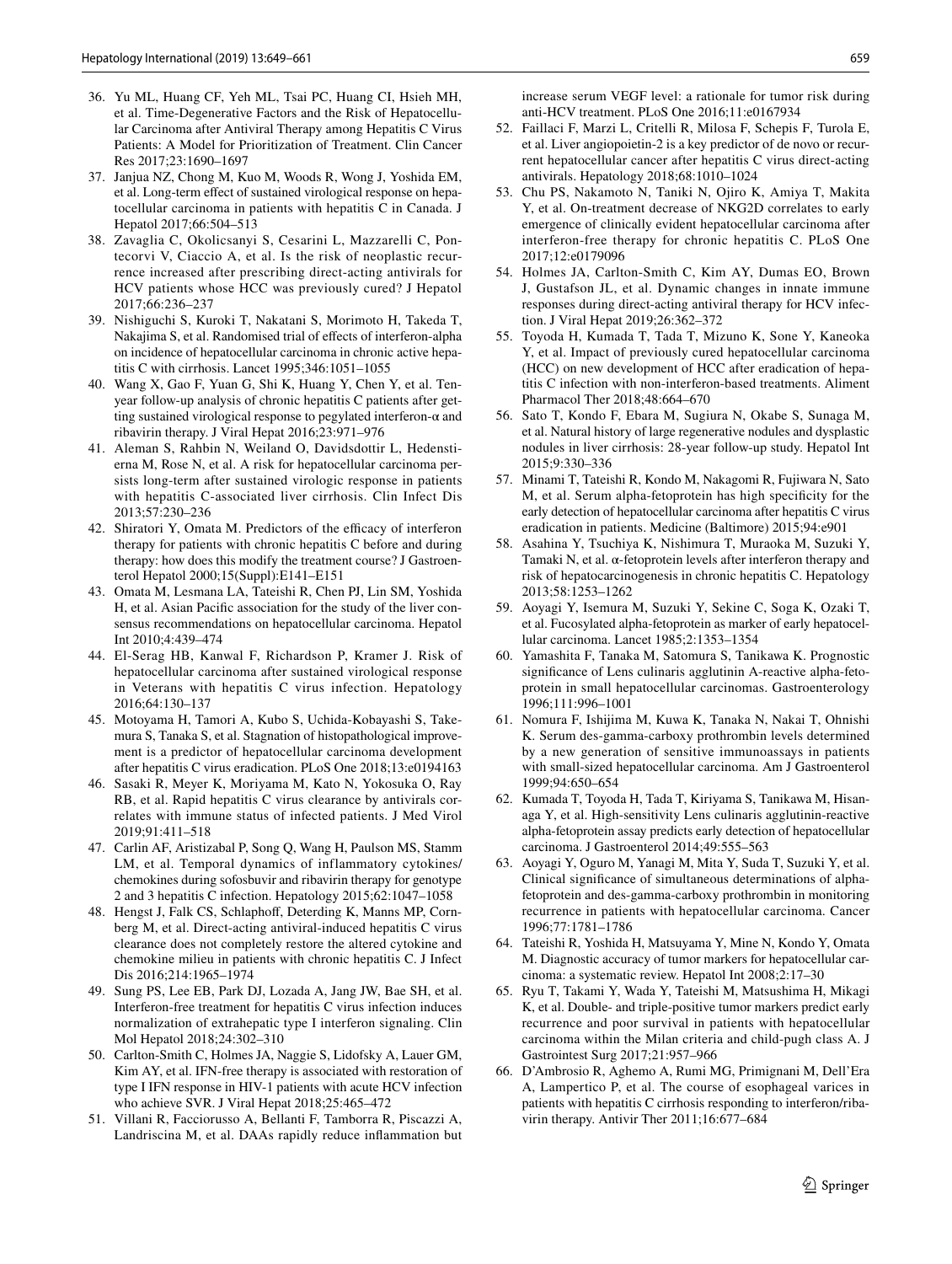- 67. Di Marco V, Calvaruso V, Ferraro D, Bavetta MG, Cabibbo G, Conte E, et al. Efects of eradicating hepatitis C virus Infection in patients with cirrhosis difer with stage of portal hypertension. Gastroenterology 2016;151(130–139):e2
- <span id="page-11-0"></span>68. Lens S, Alvarado-Tapias E, Mariño Z, Londoño MC, LLop E, Martinez J, et al. Efects of All-Oral Anti-Viral Therapy on HVPG and Systemic Hemodynamics in Patients With Hepatitis C Virus-Associated Cirrhosis. Gastroenterology 2017;153:1273–1283
- <span id="page-11-1"></span>69. Sarin SK, Kumar M, Lau GK, Abbas Z, Chan HL, Chen CJ, et al. Asian-Pacifc clinical practice guidelines on the management of hepatitis B: a 2015 update. Hepatol Int 2016;10:1-98
- <span id="page-11-2"></span>70. Gane EJ, Hyland RH, An D, Svarovskaia ES, Brainard D, McHutchison JG. Ledipasvir and sofosbuvir for HCV infection in patients coinfected with HBV. Antivir Ther 2016;21:605–609
- <span id="page-11-5"></span>71. Doi A, Sakamori R, Tahata Y, Urabe A, Morishita N, Yamada R, et al. Frequency of, and factors associated with, hepatitis B virus reactivation in hepatitis C patients treated with all-oral direct-acting antivirals: analysis of a Japanese prospective cohort. Hepatol Res 2017;47:1438–1444
- <span id="page-11-9"></span>72. Kawagishi N, Suda G, Onozawa M, Kimura M, Maehara O, Ohara M, et al. Comparing the risk of hepatitis B virus reactivation between direct-acting antiviral therapies and interferonbased therapies for hepatitis C. J Viral Hepat 2017;24:1098–1106
- <span id="page-11-6"></span>73. Yeh ML, Huang CF, Hsieh MH, Ko YM, Chen KY, Liu TW, et al. Reactivation of hepatitis B in patients of chronic hepatitis C with hepatitis B virus infection treated with direct acting antivirals. J Gastroenterol Hepatol 2017;32:1754–1762
- <span id="page-11-10"></span>74. Mücke VT, Mücke MM, Peifer KH, Weiler N, Welzel TM, Sarrazin C, et al. No evidence of hepatitis B virus reactivation in patients with resolved infection treated with direct-acting antivirals for hepatitis C in a large real-world cohort. Aliment Pharmacol Ther 2017;46:432–439
- <span id="page-11-7"></span>75. Wang C, Ji D, Chen J, Shao Q, Li B, Liu J, et al. Hepatitis due to reactivation of hepatitis B virus in endemic areas among patients with hepatitis C treated with direct-acting antiviral agents. Clin Gastroenterol Hepatol 2017;15:132–136
- <span id="page-11-8"></span>76. Tamori A, Abiru S, Enomoto H, Kioka K, Korenaga M, Tani J, et al. Low incidence of hepatitis B virus reactivation and subsequent hepatitis in patients with chronic hepatitis C receiving direct-acting antiviral therapy. J Viral Hepat 2018;25:608–611
- <span id="page-11-4"></span>77. Liu CJ, Chuang WL, Sheen IS, Wang HY, Chen CY, Tseng KC, et al. Efficacy of ledipasvir and sofosbuvir treatment of HCV infection in patients coinfected With HBV. Gastroenterology 2018;154:989–997
- <span id="page-11-3"></span>78. Ogawa E, Furusyo N, Murata M, Toyoda K, Hayashi T, Ura K. Potential risk of HBV reactivation in patients with resolved HBV infection undergoing direct-acting antiviral treatment for HCV. Liver Int 2018;38:76–83
- <span id="page-11-11"></span>79. Lau GK, Yiu HH, Fong DY, Cheng HC, Au WY, Lai LS, et al. Early is superior to deferred preemptive lamivudine therapy for hepatitis B patients undergoing chemotherapy. Gastroenterology 2003;125:1742–1749
- <span id="page-11-12"></span>80. Lok AS, Liang RH, Chiu EK, Wong KL, Chan TK, Todd D. Reactivation of hepatitis B virus replication in patients receiving cytotoxic therapy. Report of a prospective study. Gastroenterology 1991;100:182–188
- <span id="page-11-13"></span>81. Langman L, Cornell LD. Mechanism of Action of Immunosuppressive Drugs. In: Chang A, editor. Diagnostic Pathology. Transplant Pathology. 1st edn. Altona: Amirsys Publishing Inc; 2014.
- <span id="page-11-14"></span>82. Wang F, Xu RH, Luo HY, Zhang DS, Jiang WQ, Huang HQ, et al. Clinical and prognostic analysis of hepatitis B virus infection in difuse large B-cell lymphoma. BMC Cancer 2008;8:115
- <span id="page-11-15"></span>83. Long M, Jia W, Li S, Jin L, Wu J, Rao N, et al. A single-center, prospective and randomized controlled study: can the prophylactic use of lamivudine prevent hepatitis B virus reactivation in hepatitis B s-antigen seropositive breast cancer patients during chemotherapy? Breast Cancer Res Treat 2011;127:705–712
- <span id="page-11-16"></span>84. Yeo W, Zee B, Zhong S, Chan PK, Wong WL, Ho WM, et al. Comprehensive analysis of risk factors associating with Hepatitis B virus (HBV) reactivation in cancer patients undergoing cytotoxic chemotherapy. Br J Cancer 2004;90:1306–1311
- <span id="page-11-17"></span>85. Liu Z, Jiang L, Liang G, Song E, Jiang W, Zheng Y, et al. Hepatitis B virus reactivation in breast cancer patients undergoing chemotherapy: a review and meta-analysis of prophylaxis management. J Viral Hepat 2017;24:561–572
- <span id="page-11-18"></span>86. Kumagai K, Takagi T, Nakamura S, Sawada U, Kura Y, Kodama F, et al. Hepatitis B virus carriers in the treatment of malignant lymphoma: an epidemiological study in Japan. Ann Oncol 1997;8(Suppl 1):107–109
- <span id="page-11-19"></span>87. Bersoff-Matcha SJ, Cao K, Jason M, Ajao A, Jones SC, Meyer T, et al. Hepatitis B virus reactivation associated with direct-acting antiviral therapy for chronic hepatitis C virus: a review of cases reported to the US food and drug administration adverse event reporting system. Ann Intern Med 2017;166:792–798
- <span id="page-11-21"></span>88. Holmes JA, Yu ML, Chung RT. Hepatitis B reactivation during or after direct acting antiviral therapy—implication for susceptible individuals. Expert Opin Drug Saf 2017;16:651–672
- <span id="page-11-20"></span>89. De Monte A, Courjon J, Anty R, Cua E, Naqvi A, Mondain V, et al. Direct-acting antiviral treatment in adults infected with hepatitis C virus: reactivation of hepatitis B virus coinfection as a further challenge. J Clin Virol 2016;78:27–30
- <span id="page-11-22"></span>90. Liu CH, Liu CJ, Su TH, Fang YJ, Yang HC, Chen PJ, et al. Hepatitis B virus reactivation in patients receiving interferonfree direct-acting antiviral agents for chronic hepatitis C virus infection. Open Forum Infect Dis 2017;4:028
- <span id="page-11-23"></span>91. Nakamura M, Kanda T, Nakamoto S, Haga Y, Sasaki R, Jiang X, et al. Reappearance of serum hepatitis B viral DNA in patients with hepatitis B surface antigen seroclearance. Hepatology 2015;62:1329
- <span id="page-11-24"></span>92. Mozessohn L, Chan KK, Feld JJ, Hicks LK. Hepatitis B reactivation in HBsAg-negative/HBcAb-positive patients receiving rituximab for lymphoma: a meta-analysis. J Viral Hepat 2015;22:842–849
- <span id="page-11-30"></span>93. Huang YH, Hsiao LT, Hong YC, Chiou TJ, Yu YB, Gau JP, et al. Randomized controlled trial of entecavir prophylaxis for rituximab-associated hepatitis B virus reactivation in patients with lymphoma and resolved hepatitis B. J Clin Oncol 2013;31:2765–2772
- <span id="page-11-25"></span>94. Buti M, Manzano ML, Morillas RM, García-Retortillo M, Martín L, Prieto M, et al. Randomized prospective study evaluating tenofovir disoproxil fumarate prophylaxis against hepatitis B virus reactivation in anti-HBc-positive patients with rituximabbased regimens to treat hematologic malignancies: the Preblin study. PLoS One 2017;12:e0184550
- <span id="page-11-26"></span>95. Kusumoto S, Tanaka Y, Mizokami M, Ueda R. Reactivation of hepatitis B virus following systemic chemotherapy for malignant lymphoma. Int J Hematol 2009;90:13–23
- <span id="page-11-27"></span>96. Ide Y, Ito Y, Takahashi S, Tokudome N, Kobayashi K, Sugihara T, et al. Hepatitis B virus reactivation in adjuvant chemotherapy for breast cancer. Breast Cancer 2013;20:367–370.
- <span id="page-11-28"></span>97. Kim E, Yune S, Ha JM, Lee WJ, Hwang JW, Paik YH, et al. Hepatitis B virus reactivation during anti-cancer chemotherapy in patients with past hepatitis B virus infection. Hepatogastroenterology 2014;61:1704–1711
- <span id="page-11-29"></span>98. Hagiwara S, Sakurai T, Nishina S, Tanaka K, Ikeda M, Ueshima K, et al. Characteristic pattern of reactivation of